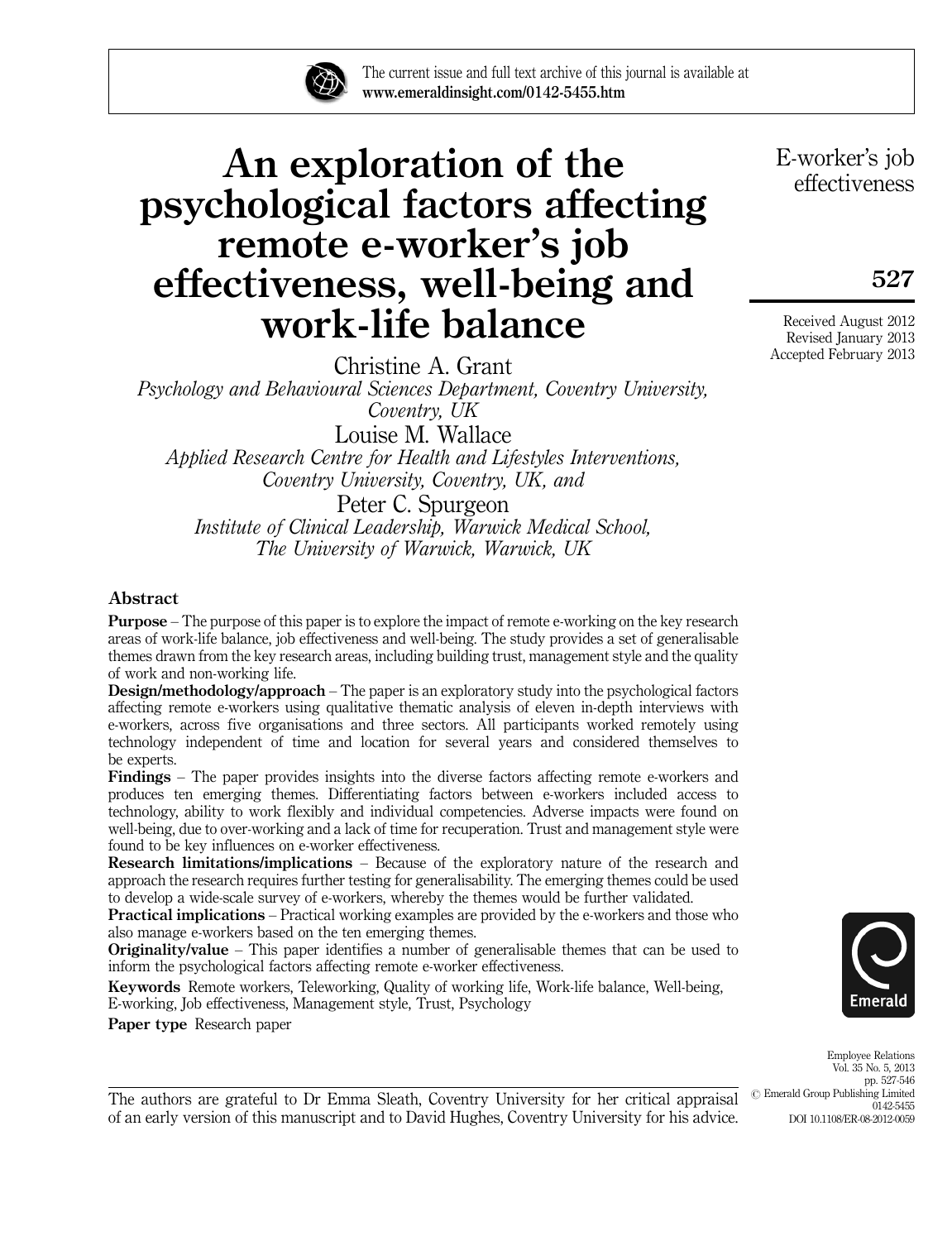#### Introduction ER

Technology has changed the nature of work and provided opportunities to work from multiple locations, including the home. Forecasts for the growth in numbers of e-workers predicted that by 2012 there would be 1.2 trillion remote workers worldwide (Twentyman, 2010), while Nilles (2007), predicted 144 million e-workers across the Organisation for Economic Co-operation and Development (OECD) countries. The opportunity to work remotely is now provided by many organisations alongside other flexible working options, which can lead to savings for organisations (Lewis and Cooper, 2005). The ability to work remotely is now available through smart technologies and has lead to more than just home working initiatives for those with families. It has become an issue for many employees, with or without families, wishing to manage their work and life effectively.

Remote working using technology is seen as a way for organisations to offer flexibility and consider the well-being of staff, including their work-life balance, whilst reducing costs and improving productivity (Lewis and Cooper, 2005). Recruitment agencies report approximately 85 per cent of those seeking work indicate they would be more likely to stay with their employer if working flexibly was available (Twentyman, 2010). Furthermore, high ratings of job satisfaction have been found for those working remotely (Madsen, 2011). For example, Wheatley (2012) reports that home-based workers report high levels of satisfaction. This could be related to the flexibility of working times compared to more static office-based hours and the freeing up of commuter time. Wheatley found that remote working can increase "available" time for other activities, however, this study also found that any "extra" time was not always spent on extra leisure activities, but filled with household chores, or other paid work, particularly for women. This research suggests that there are positive factors associated with remote working for both the employer and employee. However, it can be argued that time saved may, in some cases be redirected to more work as opposed to recuperation.

Research has also indicated there are negative effects associated with remote working. For example, whilst working remotely can reduce stress, it has been found that e-workers experience overlap between work and home lives thus reducing the restorative effects of home (Hartig et al., 2007). As boundaries collapse this can lead to the blurring of work and non-working lives, working times and a lack of free time can then become a negotiation between employers and employees (Allyin *et al.*, 2011). Noonan and Glass (2012) report that whilst telecommuting can improve employee productivity and decrease absenteeism, aiding employee retention, it may not improve work-family conflicts. Even though there is growing awareness of the possible negative effects of remote working, this area of research and practice is still developing. Therefore, the purpose of this paper is to explore the way in which remote working impacts upon the three related research areas of job effectiveness, work-life balance and well-being. This current study aims to provide a set of generalisable themes that would aid the future development of new scale in this area. The three research areas have been identified as key factors from the literature relating to issues for remote e-workers. These areas are discussed separately in the following sections. However, first, it is important to define "e-working" for the purpose of this paper.

#### Definitions of e-working

Definitions of what constitutes remote working have been debated with no clear agreement on a specific term (Sullivan, 2003; Madsen, 2011). For example, several

35,5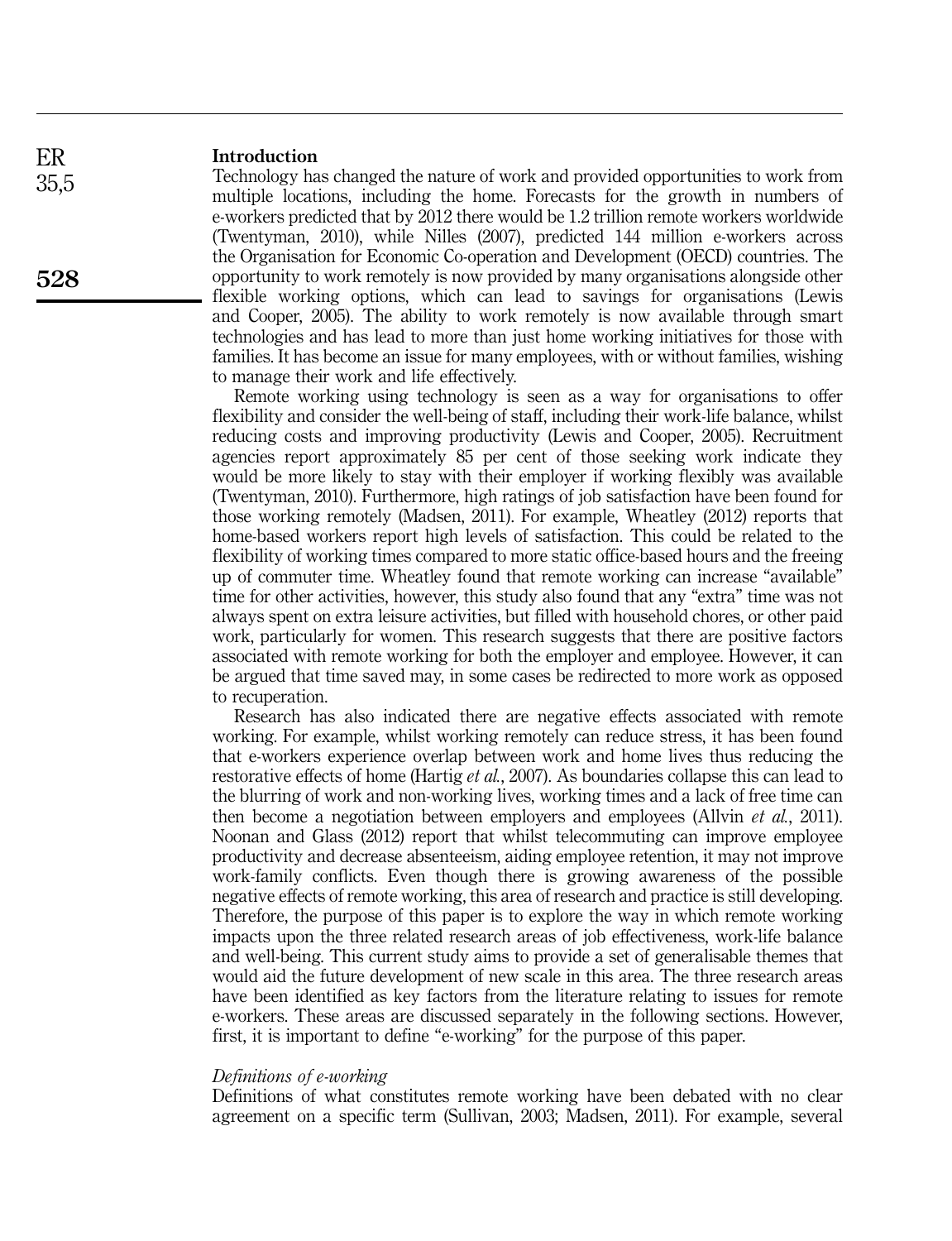studies describe remote working using telecommunications devices as e-working, teleworking and telecommuting (Morgan, 2004). The term "e-worker" provides more flexibility in terms of differing locations, so for the purposes of this present study the term "e-worker" was employed. The related definition adopted for an "e-worker" was "any form of substitution of information technologies (such as telecommunications and computers) for work-related travel: moving work to the workers instead of moving workers to the work" (Nilles, 2007, p. 1). Nilles considers that "e-working" emphasises the "location independent aspect directly", whilst teleworking focuses more on "travel substitution aspects" (Nilles, 2007, p. 1). This relates to work being completed anywhere and at anytime regardless of location and to the widening use of technology to aid flexible working practices.

### The three primary related research areas

1. Job effectiveness. Job effectiveness can be defined as "the evaluation of the results of an employee's job performance" ( Jex, 1998). It has now been recognised that there are numerous benefits to employers who seek to improve job effectiveness and the productivity of employees through implementing remote working practices (Butler et al., 2007; Wheatley, 2012; Noonan and Glass, 2012). These include increased job satisfaction of employees, a positive impact on productivity as measured by the quality and quantity of work produced, reduced geographic constraints on the available workforce and a higher level of commitment by employees to the employer (Baruch, 2000; Morgan, 2004). These benefits also extend to the employee where working remotely can provide a means to balance work and non-work commitments, through flexible working. Previous studies have interviewed and surveyed remote e-workers regarding their views on the efficacy of e-working practices (e.g. Baruch, 2000; Sullivan and Lewis, 2001). Findings from these studies indicate that key competencies are emerging, which may relate to improved job effectiveness, for example, self-motivation, integrity, self-confidence and good communication skills. Furthermore, remote working may have led to higher levels of autonomy for the e-worker and for some, lower stress levels but this may depend on a person's job role, control over workload and the level of trust afforded by their line manager (Karasek and Theorell, 1990). Line managing remote workers can present challenges for supervisors both in developing trust and a change to their working practices. For example, supervisors may need to alter their working practices and adjust to the differences associated with employees working off site. Dimitrova (2003) argued that teleworkers with greater role autonomy had less supervision requirements as did those who already had a pre-existing face-toface relationship with their supervisor. This study concluded that job context mediates the impact of telework and that control can be more effective with routine job roles such as sales but all teleworkers benefit from a trusting relationship with their supervisor. A study by Lautsch et al. (2009) that reviewed supervisory practices reported that a "helpful" and supportive environment was beneficial to remote e-workers. Increased frequent contact with supervisors was found to be helpful in engaging and enhancing motivation of the teleworkers. This study also found that advising telecommuters to retain some separation from work and home tasks should be encouraged to reduce work to family interference.

Kowalski and Swanson (2005) consider that there are several factors which are critical to the success of teleworking. These include management and supervisory support, having a formal policy, managerial training, and including the use of informal and formal communication skills. In turn, the employee requires support from the family and clearly defined work and family boundaries. This may require employee E-worker's job effectiveness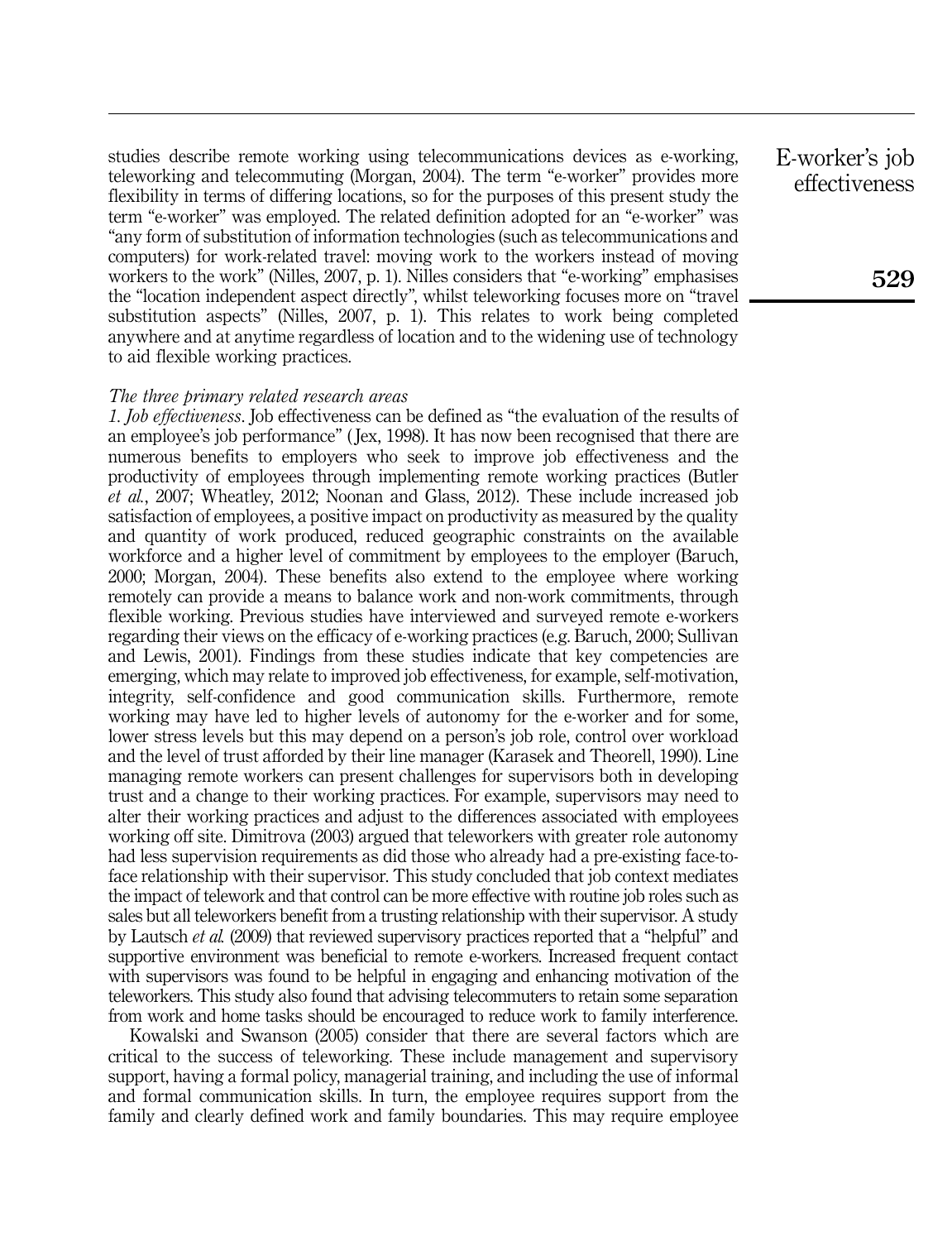training in teleworking potentially to establish what the expectations are when they are remote e-working (Kowalski and Swanson, 2005). These expectations should be clearly defined, so that the psychological contract is understood (Morgan, 2004). Misunderstandings and misinterpretations of what is required from the e-worker can lead to a break in trust and dissatisfaction for both the employee and the employer (Kowalski and Swanson, 2005). However, Clear and Dickson (2005) found little evidence of teleworking training programmes in their survey, indicating that senior managers may not fully realise the need for staff to become competent remote workers so they may achieve the full benefits from this style of working.

2. Well-being. Some of the adverse effects of teleworking have been linked with poor well-being (e.g. Hartig et al., 2007; Mann and Holdsworth, 2003). There has been limited research on how remote working practices may impact on well-being. This is despite many organisations now emphasising the importance of working effectively with technology (Madsen, 2011). The increased risk of musculoskeletal disorders are one of the leading causes of ill-health in the UK and are related to long hours sitting without appropriate breaks (Sang et al., 2010). Much of the previous research in this area has focused on improving work-life balance for individuals and consequently increasing productivity for employers (Baker et al., 2007). For example, an early study by Duxbury et al. (1992), looked at the effects of teleworking on work to family conflict, studying over 500 remote workers. The findings indicated that those who did not possess a computer at home work fewer hours than those who continued to work remotely on their own computer after-hours. For the latter group, this led to significantly longer work hours being completed. Longer working hours are not generally found to be ameliorated by teleworking, and that removing the usual work constraints of structured time to work can intensify work (Dimitrova, 2003). Furthermore, in a study by Hayman (2010) of 336 employees, it was reported that flexitime had greater benefits for reducing role overload and work-life balance issues than teleworking.

Studies in the last ten years have examined both the physiological and psychological outcomes for e-workers (e.g. Golden et al., 2006; Hartig et al., 2007; Lundberg and Lindfors, 2002; Mann et al., 2000; Mann and Holdsworth, 2003). Findings from these studies are mixed with evidence showing that the physiological aspects of e-working can be beneficial, including reduced blood pressure when working from home compared to working in the office. However, these benefits can be negated if work continues past normal working hours. Mann and Holdsworth (2003) interviewed 12 journalists who teleworked and found that there was decreased stress when compared to office-based workers but also increased loneliness. These teleworkers also experienced increased irritability and negative emotions, such as worry. This was attributed to social isolation and being unable to share problems with colleagues (Mann and Holdsworth, 2003).

Whilst teleworking can provide a means to reduce stress it can also lead to overwork. It has been found that remote e-workers may experience overlap between work and home, thus reducing the restorative effects of home (Hartig et al., 2007). Hartig et al. (2007, p. 231) report in their study of 107 teleworkers that "having a separate room for telework appeared to ameliorate spatial but not temporal or mental overlap of work and non-work life". A possible problem of working at home means that the overlap caused by physically working at home can cause mental health-related problems including over-work. For example, continuing to think about work may still remain after the computer has been switched off. Home is seen as a place of restoration and to mix work and home activities together in the same location may well have an impact

ER 35,5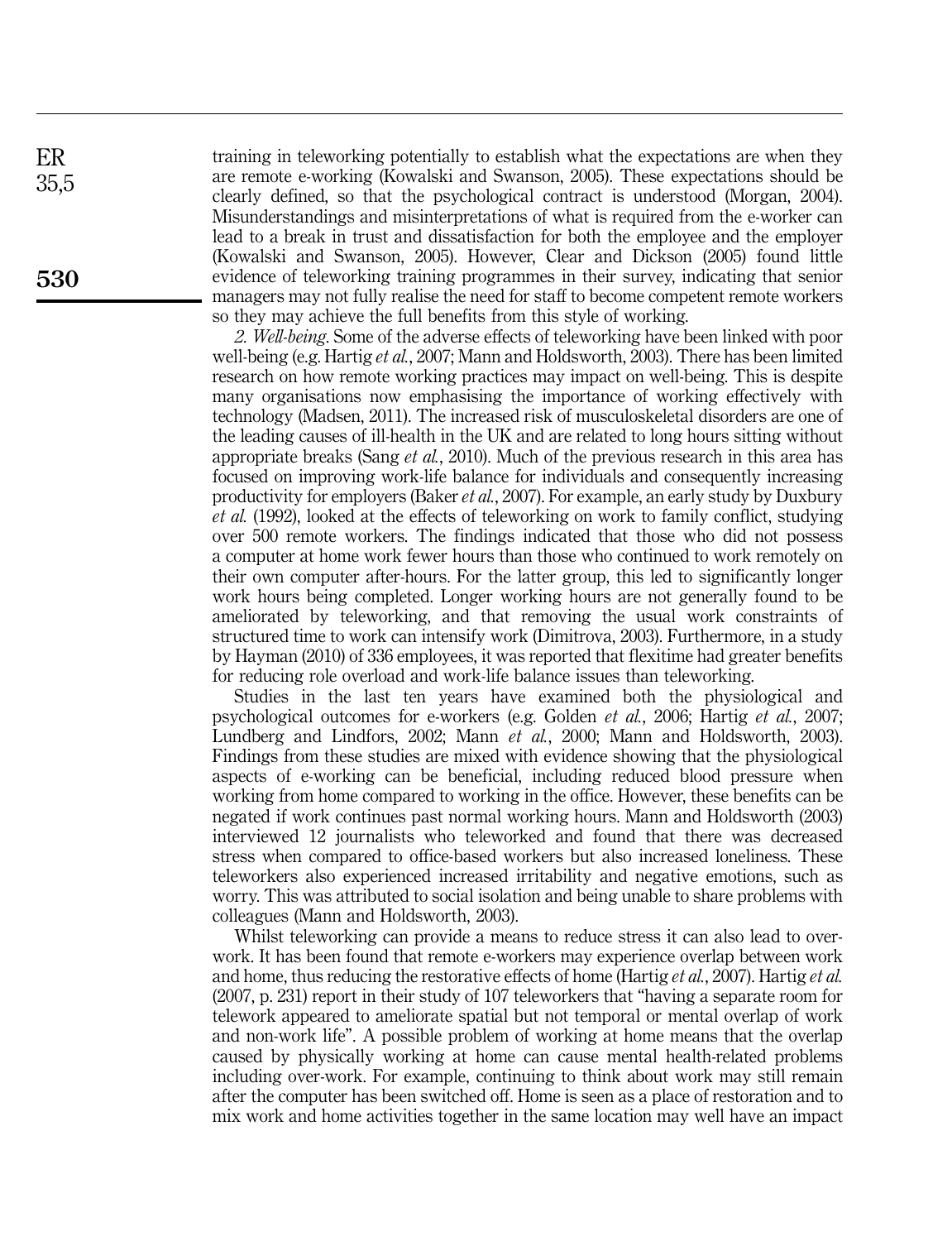on well-being. However, in a further study by Kossek et al. (2006) of teleworking professionals, they found that increased autonomy through teleworking resulted in a lower incidence of depression in women. Kossek *et al.* (2006) consider that teleworking may provide women with the flexibility to control their work so they have the opportunity to be involved in both work and their family lives, giving a higher sense of well-being.

3. Work-life balance. Remote access to work via technology has played a part in over-coming work-life balance issues for organisations wishing to retain skilled employees. This has been particularly effective for those individuals who need to consider family arrangements, for ill-health, or to reduce commuting time to provide time for other activities. For some individuals remote working has provided a release from the restrictions of office based hours. However, there are negative impacts as shown by some studies into work-life balance, gender and teleworking (e.g. Hilbrecht et al., 2008). These indicated that whilst teleworking provides the ability to combine the dual role of childcare with teleworking, this resulted in very little time for personal leisure activities. Sullivan and Lewis (2001) in a series of interviews with remote workers and their co-residents (partners) found that perceptions between genders differed. Both genders reported a similar number of advantages to e-working, however, the content differed. Women cited managing their household tasks and childcare situations as primary advantages, whilst males cited having quality time to be with the family. Sullivan and Lewis (2001) indicated that females associate the home with paid work, whilst males considered working from home as "being able to help out". However, Maruyama et al. (2009) surveyed over 1,500 teleworkers examining the effects of teleworking on work-life balance. Findings indicated that gender and having dependants were not significant effects but managing working hours was the most important ability to gain a positive work-life balance (Maruyama et al., 2009).

It is important to consider that remote e-working is not just a work and family flexible working arrangement. Many organisations now expect employees to use remote based technology, such as smart phones and Blackberrys, to keep in touch with work both inside and outside of work time (Vernon, 2005). This has been exacerbated by a global culture where work needs to be completed with business contacts across the world working different times, meaning that contact may be required at all times of day and night. Hislop and Axtell (2007) highlight the need for more research into the affects of working in differing remote locations, other than home. Remote technology provides ease of access to work, however, the effects of this on managing the boundaries between work and personal lives for e-working needs to be realised.

3.1 Managing boundaries, segmentation and integration. Technology provides a spatial link between the work and home environment. These boundaries can become blurred, with flexitime and flexiplace working. Whilst e-working has been shown to have some positive effects, particularly for work-life balance, improvements in productivity and reduced stress levels, plus positive environmental impacts, there are some aspects which can be considered to be negative. Kossek et al. (2006) examined a group of 245 professionals' use of teleworking and their perceptions of job control and boundary management strategies. They found those who separated the boundaries between work and family and had control over where and when they worked reported positive individual well-being. In a more recent study Kossek et al. (2012) postulated a theory of boundary management that was person centred. Individuals were found to have differing styles when managing boundaries between work and family.

E-worker's job effectiveness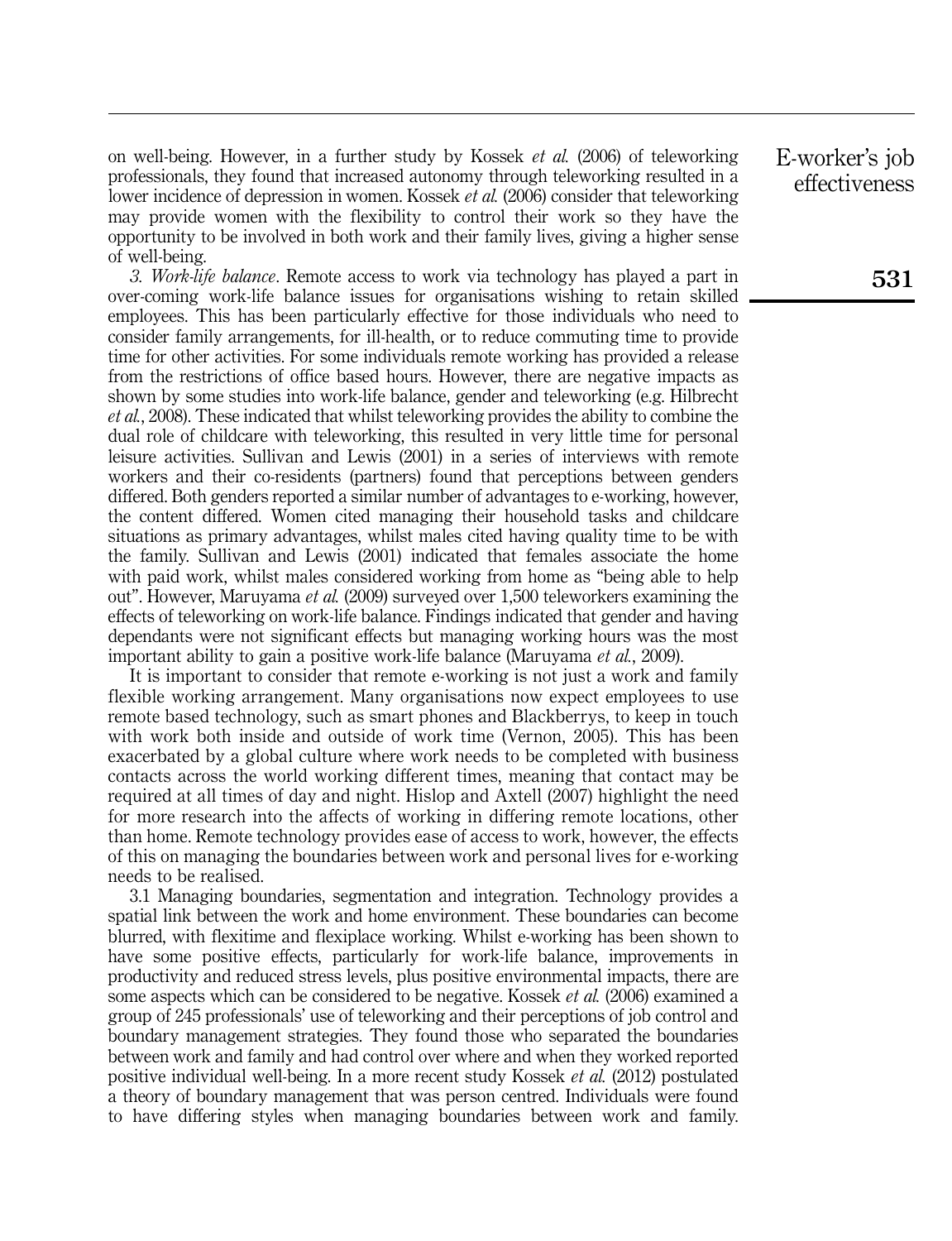Some participants reported a preference for integrating their work and family, others preferred separation, whilst some moved between styles. This type of research is important as it highlights aspects of how individuals can self-manage and for supervisors to identify those most at risk. 35,5

# Summary

532

ER

Job effectiveness, well-being and work-life balance have been found to be key factors when exploring the impact of remote technology on individuals, supervisors and organisations. The three areas overlap and are inter-related to some extent, in that job effectiveness can be impacted negatively and positively by both well-being, and work-life conflict. The positive aspects of remote working can be summarised as increased productivity, the ability to work flexibly and from different locations without the temporal restrictions of office-based hours and in some cases reduced stress levels and greater well-being. Conversely, the negative effects include work intensification with access to technology 24/7 leading to long hours with little respite from work. Sitting behaviours may increase with the temptation to work for longer hours at the computer and cause physical problems. Remote e-working facilitates the blurring of boundaries between work and home, with some individuals preferring to integrate the two whilst others separating tasks. Remote working and more flexible technology may have helped to improve job effectiveness, flexibility and to some extent well-being, however, the more negative issues also need to be explored in greater detail.

# Rationale for the study

The rationale for the study is based on gaining an in-depth understanding of the potentially increasing impact of remote technology on work-life balance, well-being and job effectiveness. In particular, the identification of generalisable themes that will provide an understanding of the related issues for e-workers, those managing e-workers and organisations employing them. This represents an innovative piece of research because although previous studies have looked at some areas they have not fully explored in-depth both the positive and negative psychological aspects and the relationships associated with remote e-working, job effectiveness, work-life balance, well-being and thus, the aims of the study were to:

- . elicit the issues related to the impact of remote working on job effectiveness, work-life balance and well-being for employees;
- . identify a set of generalisable themes containing sub-themes that will support the future development of new methods of measuring the impact of remote working; and
- . identify practical implications for e-workers and their managers.

An inductive qualitative method was employed using semi-structured interviews. The research strategy employed was to relate the emerging themes to the three primary research areas of, job effectiveness, work-life balance and well-being. The themes would be categorised under each primary theme according to the definitions of each primary theme elicited from the literature. Where themes emerged that related to all three primary research areas these would be labelled as "over-arching" themes. Data would be analysed systematically by coding responses and collating these under common headings to create a new theme.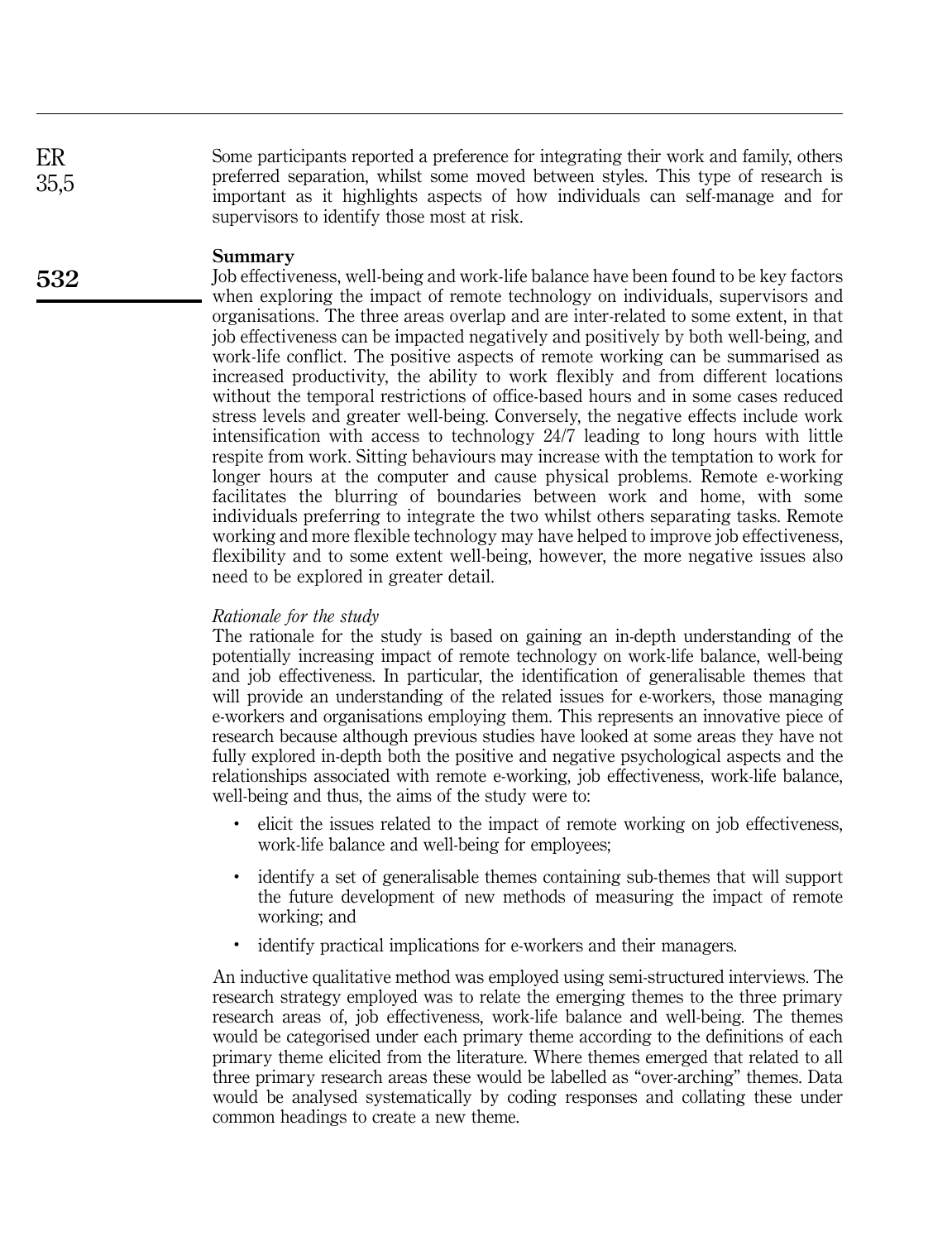# Method

# **Participants**

The researcher approached organisations by e-mail to ask if members of their e-working staff could be approached to take part in the interviews. The organisations were widely known to use e-working practices. E-mail was then used as the mechanism to enlist volunteers. Criteria for the selection of participants were based on length of experience as a remote e-worker (one to two years) and proficiency using technology remotely to communicate with work. Participants were voluntary so their own self-assessment and declaration of experience and abilities were relied upon for the study, although many of the participants were recommended to the interviewer by their line managers. Eleven participants volunteered and met the criteria. Participants selected were based in the UK, and recruited from five different organisations, across three sectors (private, public and voluntary). Five participants had one or more children and a further two looked after elderly dependants on a regular basis. Recruitment ceased when data saturation had been achieved and no new themes emerged. A summary detailing the demographics and e-working background of the interviewees is provided in Table I.

# Materials: semi-structured interview

The interview schedule was derived using the literature on work-life balance, e-working, job effectiveness and well-being. A semi-structured approach was used to ensure that the three research areas were covered and questions were formulated, which related work-life balance and remote e-working together. An open style of questioning technique was employed to compliment the semi-structured questions. The interviewer responded to any questions regarding clarification of questions either face to face or by e-mail. A pilot of the interview refined the questions to ensure they retained clarity and focused on all aspects of e-working. Two additional questions were added on e-working practices as a result of the pilot feedback. The interview was developed in a form which could be used both in person and remotely. The interview was developed in a form which could be used for three types of interviews, face to face, by telephone or e-mailed to the interviewee and completed without the presence of the interviewer. The interview questions were split into seven sections:

- . Section 1: "About You", requested demographic details.
- . Section 2: "Your role", requested a description of their role type.
- . Section 3: "Access to Technology", included questions on how much time was spent e-working off site, e.g. How often do you work remotely, i.e. what type of technology and working practices do you use?"
- . Section 4: "E-working practices", focused on activities completed when remote working and their frequency.
- . Section 5: "Measurement of e-working practices", including questions on measuring productivity.
- . Section 6: "E-Work life" covered an exploration of the relationship between work-life balance and e-working, asking interviewees to review both positive and negative aspects.
- . Section 7: Requested any further comments.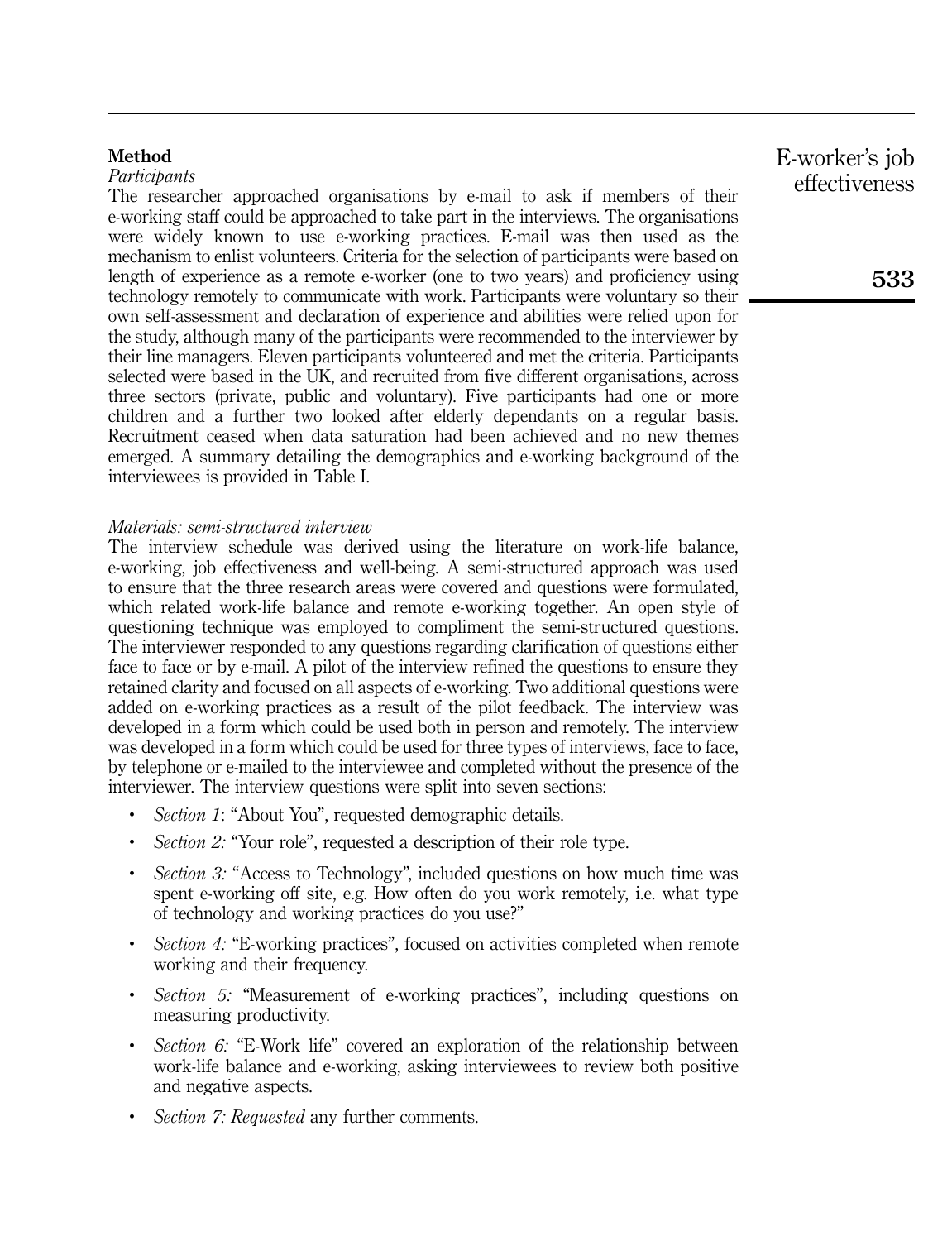| ER                                                     |                                |                                                                                                                                                                                                                                                                                                                                                                                                                                                                                                                                                                                                |
|--------------------------------------------------------|--------------------------------|------------------------------------------------------------------------------------------------------------------------------------------------------------------------------------------------------------------------------------------------------------------------------------------------------------------------------------------------------------------------------------------------------------------------------------------------------------------------------------------------------------------------------------------------------------------------------------------------|
| 35,5<br>534                                            | Hours spent e-working remotely | high levels of autonomy to manage their own workload. "Managerial" roles: related to those roles responsible for managing employees. "Administrative" roles:<br>Notes: "Professional" roles: related to high-level roles in the organisation that were part of team but not managing team members. These roles indicated<br>All the time including evenings<br>2 days a month and evenings<br>3 days per week flexibly<br>All contracted hours<br>All contracted hours<br>All contracted hours<br>2-3 days pre week<br>1 day per month<br>2 days per week<br>2 days per week<br>A day per week |
|                                                        | working hours<br>Contracted    | related to lower level roles in the organisation who were being line managed, with little or no autonomy to manage their own workload<br>Part-time<br>Part-time<br>Part-time<br>Full-time<br>Full-time<br>Part time<br>Full-time<br>Full-time<br>Full-time<br>Full-time<br>Full-time                                                                                                                                                                                                                                                                                                           |
|                                                        | Job role <sup>a</sup>          | Administrative<br>Administrative<br>Administrative<br>Administrative<br>Professional<br>Professional<br>Professional<br>Professional<br>Managerial<br>Managerial<br>Managerial                                                                                                                                                                                                                                                                                                                                                                                                                 |
|                                                        | Marital<br>status              | Co-habiting<br>Co-habiting<br>Not given<br>Not given<br>Married<br>Married<br>Married<br>Single<br>Single<br>Single<br>Single                                                                                                                                                                                                                                                                                                                                                                                                                                                                  |
|                                                        | group<br>Age                   | 46-55<br>22-35<br>46-55<br>36-45<br>46-55<br>36-45<br>56-65<br>22-35<br>46-55<br>22-35<br>22-35                                                                                                                                                                                                                                                                                                                                                                                                                                                                                                |
|                                                        | Gender                         | Male<br>Male<br>Male<br>Female<br>Female<br>Female<br>Female<br>Female<br>Female<br>Male<br>Female                                                                                                                                                                                                                                                                                                                                                                                                                                                                                             |
| Table I.<br>Demographic details<br>of the interviewees | Interview<br>reference         | दक्ष सम्बद्ध दक्ष अस्<br>दक्ष सम्बद्ध दक्ष अस्                                                                                                                                                                                                                                                                                                                                                                                                                                                                                                                                                 |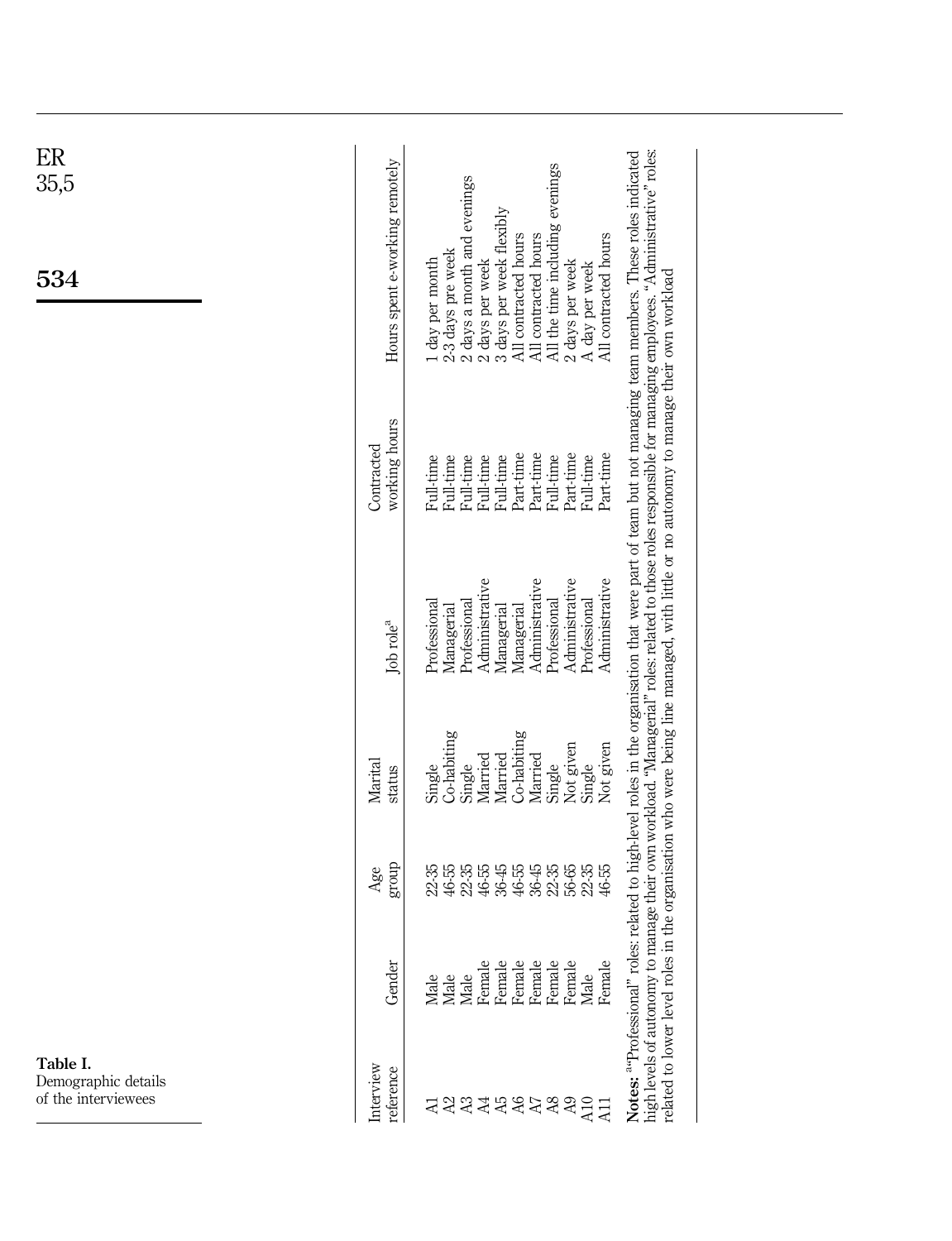# Procedure

Interviewees were given a choice of completing the interview face to face, or remotely by telephone. The semi-structured interview was conducted by one independent researcher, usually lasting between 40 and 90 minutes. The interviewer asked for clarification to ensure that questions were understood and interpreted in the same way for all interviewees. All interviews were recorded and transcribed verbatim. An iterative process was used to inform further interviews based on analysis of the data on an ongoing basis. All data were coded according to Braun and Clarke's (2006) thematic approach.

# Data analysis

Thematic analysis was employed to explore the themes across the data collected related to the three research areas. The themes were elicited by searching for commonality, relationships and differences (Gibson and Brown, 2009). The data were read and re-read to ensure specific themes where captured. To ensure concordance, the results from the thematic analysis and the coding method were confirmed by occupational psychologists and experts in e-working and adjusted where necessary. This involved reading the transcripts and reviewing the codes, ensuring that they related to themes extracted. Any disagreements were resolved through discussion and realigning of the codes to the transcribed thematic data.

# Results

The data were related to the three corresponding primary research areas of job effectiveness, work-life balance and well-being and ten themes emerged from the data. Figure 1 provides the ten themes and illustrates the themes relating to each other under the primary research areas. The way the sub-themes were chosen as relating to a primary research area was from the content analysis of the themes. For example, those themes that related to how the work was completed, or measured related to the definition provided of job effectiveness gained from the literature. The same applied to the two further research areas. The themes of trust, individual differences, skills, competencies and adaptive behaviours related to all three primary research areas (shown as shaded in Figure 1) and are discussed separately as "overarching themes". They were defined as "overarching" themes through content analysis and their relationship to the definitions provided from the literature on the three primary themes.

Those themes that overarch the three research areas are discussed first. These are followed by each of the primary research areas and their related themes.

# Over-arching themes

Three themes were found to be related to all of the research topics of well-being, job effectiveness and work-life balance:

- . trust;
- . the ability to adapt behaviours; and
- . individual differences including skills and competencies.

These themes are now discussed with reference to interview data.

Trust (10): respondents indicated that joint goals and objectives needed to be communicated well in an electronic environment for a culture based on trust to work effectively: "Some deliverables are tangible others not so, and that is where the fear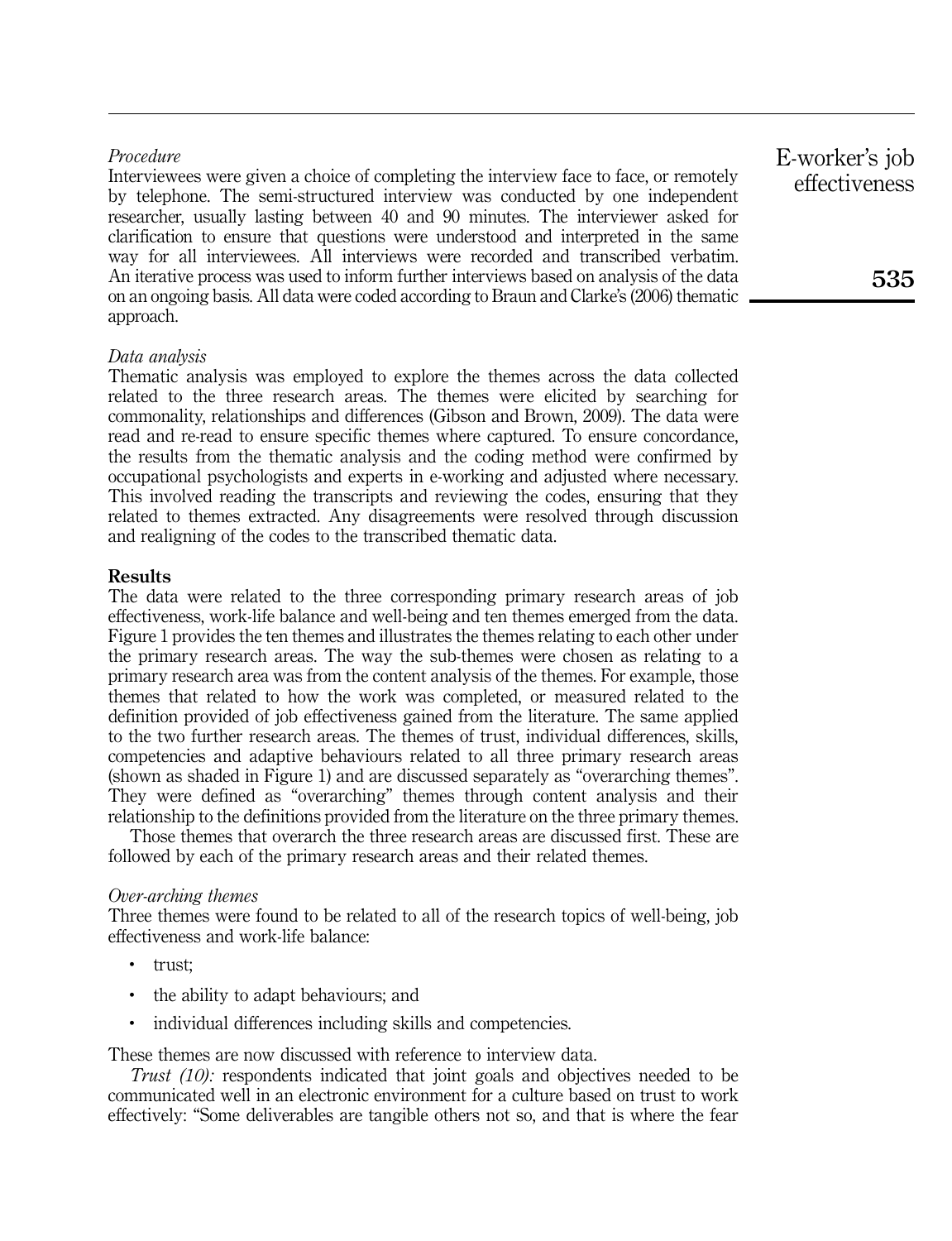

factor comes in, with some cultures that don't want to go the e-working route, because there is a cloud of mis-trust" (Interview A2). One interviewee described her feelings of trust as being: "you do not build as trusting a relationship as you might do if you were working together" (Interview A6). For one interviewee, whilst all work was completed through teleworking she was monitored very closely by IT systems, which checked her log-in times as well as the amount of work completed. She also had limited times when she could access the software. This differed considerably to the professional/managerial sub-group of e-workers who tended to have more control over when and how they worked remotely. For example, one public sector project manager indicated: "You feel like your own boss, you can manage time yourself" (Interview A4). These demands are psychological in terms of adjusting to a different psychological contract engaged with employees, involving trust that the work will be completed both to the quality expected and in the timescales required.

Individual differences, skills and competencies (8): remote e-working can be challenging to continue work when there are other distractions: "I'll do it later mentality' and then not do it" (Interview A3). Individual differences and motivation can play a part in the success or otherwise of remote e-working. Motivation can be difficult for some remote home workers. "I enjoy coming into the office more than staying at home  $[\dots]$  I've found that in the past I have been slightly lazy at times, stick on the TV" (Interview A1). The other extreme was also found to be present, that is, too much motivation to work remotely outside of normal working hours and not knowing when to stop. Several interviewees stated they had become "addicted" to switching on the computer and working in the evening, for example: "I can be on the computer at 2am, this is not good for sleep" (Interview A4).

Adaptive behaviours (9): adapting behaviours to achieve effective remote working emerged as a strong theme from the research. The interviewees had been remote working for some time and so had developed their skills and behaviours to manage the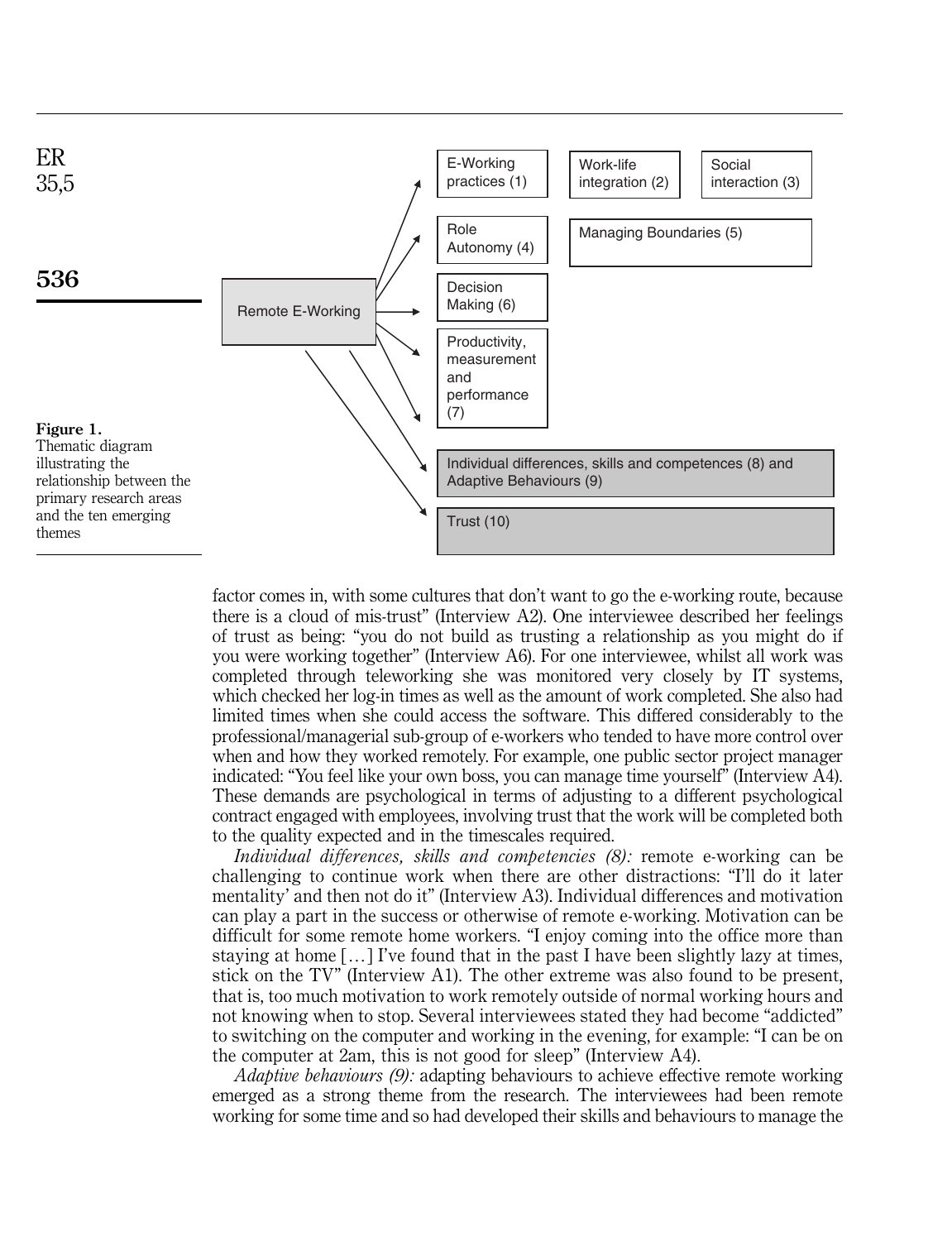overlap between work and home, including planning and scheduling work in advance, writing "to do" lists and planning breaks and social contact: "The smart phone is left on and I can see emails constantly but I don't always respond straight away [...]. I don't do 24/7 like I thought I had to" (Interview A5). Another interviewee reported that "I'm very good at setting boundaries. I used to be worse but now that I live with my partner I am stricter. I have had to change my working patterns" (Interview A3). Family, social and leisure time also needed to be considered and the interviewees indicated that planning all of these activities ensured that a balance could be maintained: "My young children understand that mum has to work at home sometimes and they have adapted to this working pattern. They know I'm working and they leave the room to watch TV" (Interview A4). This finding also highlights that there can be interference from family whilst working from home and that this "dual tasking" may affect concentration unless effectively managed by the e-worker. Most interviewees responded in the same way indicating their priority would be work and would not put family first unless a specific family crisis arose or the demand had been anticipated. Work culture can impact on the number of hours expected to be worked leading to long hours working both in and out of the office becoming the norm, so work would immediately take priority over any other commitments. In response to these norms, adaptability was seen by the interviewees as important to changing working practices, managing their work-life integration and well-being, otherwise the ability to manage remote working and non-work issues together could become overwhelming.

Next each primary research area is discussed with the related emerging themes.

### Primary research area: job effectiveness

The constituent parts related to improving job effectiveness for remote workers that emerged from the thematic analysis, related to working practices, self-autonomy to manage own workload, the ability to make decisions remotely, productivity, performance and measurement.

E-Working practices (1): interviewees identified specific working practices and types of technology which were seen to aid remote working productivity. These included smart phones, internet, video conferencing and webinars, all of which provided a means to limit travel by working with customers remotely or from home. However, problems were identified with technology that could impair performance. For example, the use of teleconferences in replacing face to face meetings, meant potentially missing important social or body language cues: "the more vociferous [people] on a teleconference are harder to shut up, no visual signals to use, for example, a kick under the table. You do need a very strong chair to run teleconferences" (Interview A6).

Role autonomy (4): autonomy within work roles and level of responsibility within the organisation were found to be important factors for interviewees. People whose roles differed in responsibility also had different levels of access and flexibility when using remote working facilities. The flexibility of access varied significantly between clerical/administrative roles compared to managerial/professional workers. Less senior employees had reduced access to different types of technology and were restricted when they could use the work-related software, for example, between specific allocated time slots. This may explain why those with less autonomy indicated that they might prefer to work in the office. Conversely, those at a professional or managerial level had access to the full range of technology within their role. This enabled them to work as and when they required, increasing the flexibility of their working hours. Remote E-worker's job effectiveness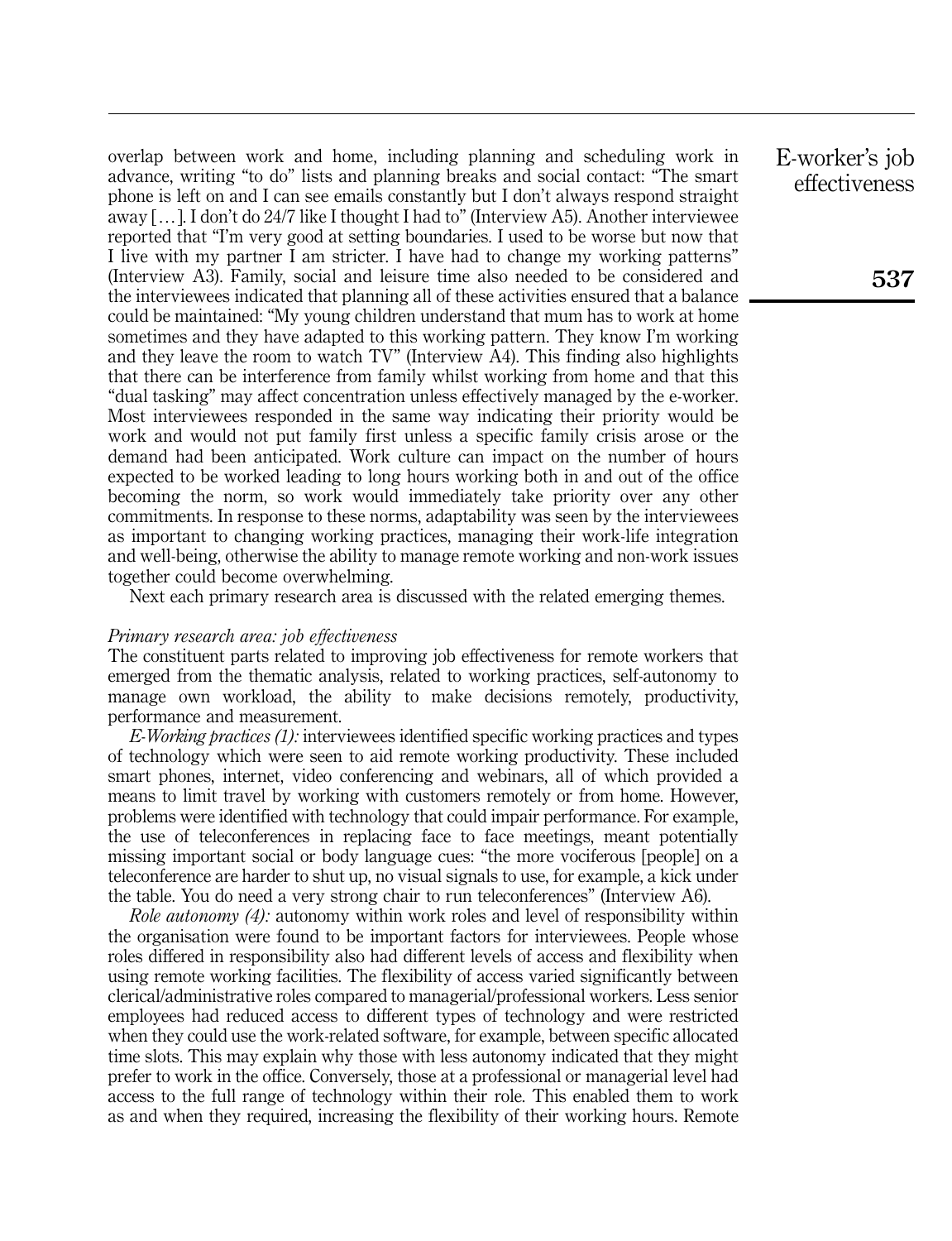working was also found to add to pressure on more operational roles within an organisation, leading to an increase in working hours: "it is also about your role in an organisation, the lower down you are potentially the more responsible for keeping it going. There is a temptation to work more" (Interview A2). Also, those interviewees who managed a team resulted in the decision to limit home working to a certain number of days per week, noting that they needed to be visible for staff purposes.

Decision making (6): most interviewees indicated that remote working did not affect the quality of decision making: "any decisions I have to make regarding my work are not affected in any way by e-working. This is because the communication link between my home and office is outstanding, along with very efficient feedback and a constant link during my working hours" (Interview A7). Several interviewees indicated that remote working provided greater access to real-time information allowing decision making to be made outside of normal work hours. The quality of this type of decision making could be questionable, given the time of day and whether or not other parties have been adequately consulted, for example, a participant questioned whether "a midnight decision is a good one" (Interview A5). Decision making using technology requires slightly different working practices, such as scheduling video conferences with remote e-workers. It emerged as being important to utilise good communication skills, so that all relevant stakeholders can be involved. One participant indicated that "the decisions would have to be the same both on and off site" (Interview A10).

Productivity, measurement and performance (7): most of the respondents to this present study reported their productivity increased, particularly when e-working from home. Factors which were associated with increased productivity included working quietly without interruption, ensuring work was completed on time, concentration on writing large documents, avoidance of social processes in the office and the problems associated with working in an open plan office such as noise and lack of privacy. Less positive aspects were also cited. For example, one interviewee indicated they found e-working productive, but only up to a point: "Increases up to the point of burnout, when it decreases. My measures of productivity are key deliverables around client relationship management, process deliverables and writing assignments such as creative tasks, which are most impacted when exhausted" (Interview A8). Other interviewees felt more productive in a work environment, indicating that sitting at their usual desk was more productive. "I would say decreases when I'm away [from the office]  $[...]$  it's a psychological or mental thing, you're at work sitting down at your desk, whereas you are in your comfort zone [at home]" (Interview A1). A similar response was reported by a second participant: "Actually when I'm e-working I'm not actually as productive as when I'm at my desk. If I'm checking my email at the airport I probably won't be able to be as productive as when at my desk" (Interview A11).

Overall, organisations differed in the extent of measurement and the use of actual measures of remote working. Respondents reported their remote working was measured formally in several ways, for example, by regular surveys, self-report measures and by the number of e-mails completed in a day. For those who reported that their organisation measured remote working, there were differences in monitoring according to seniority. Participants in managerial or executive roles measured themselves and reported back to the organisation. Whereas, those in less senior roles were managed directly, via specific work completed and sometimes accessed on-line by direct access to their computer systems. But several respondents reported that their organisations did not measure e-working nor recognise e-working practices, for example: "no my organisation does not officially recognise e-working or teleworking,

ER 35,5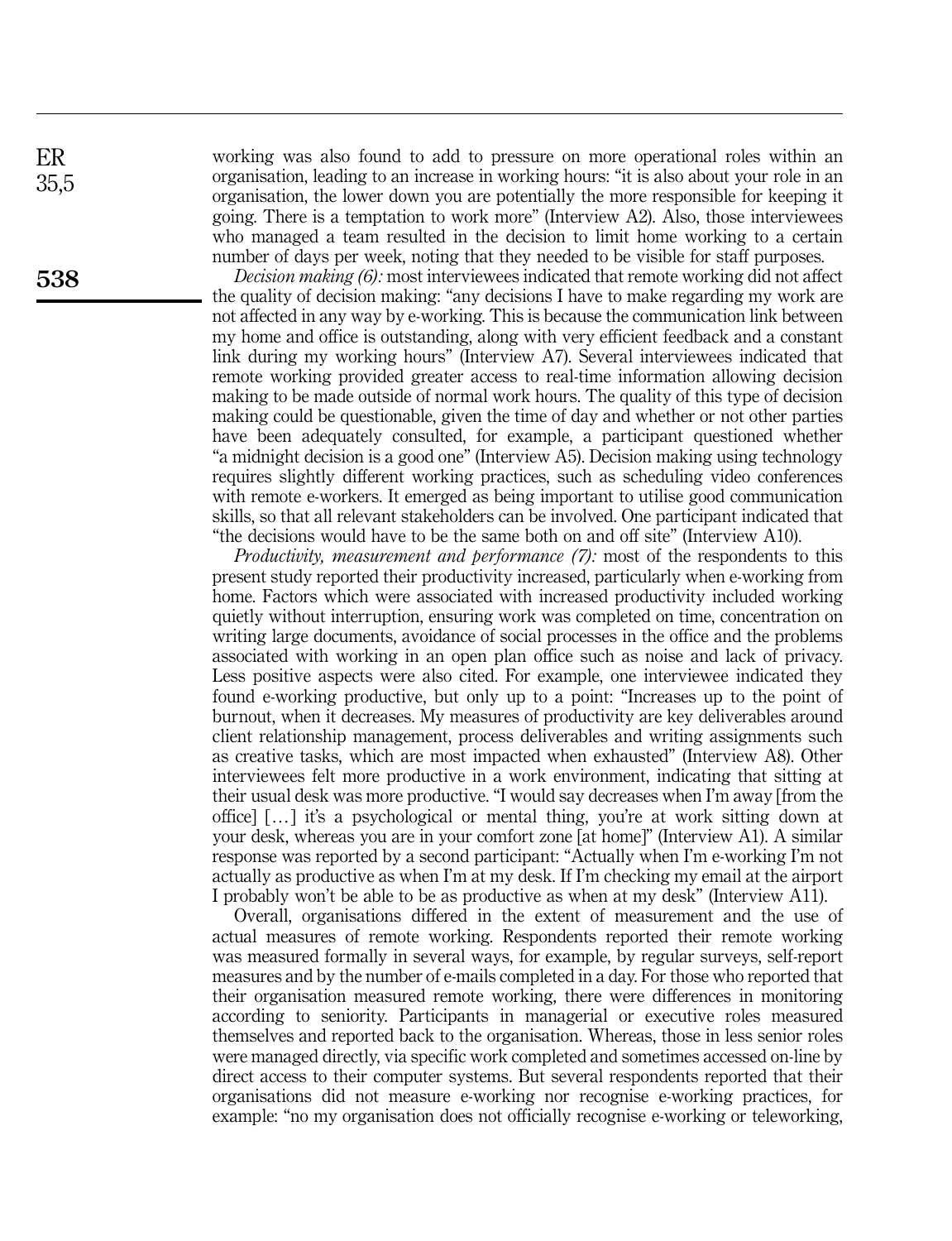this is only at the managers' discretion and as such does not measure e-working practices" (Interview A3).

# Primary research area: work-life balance

This theme draws together the way in which work and non-working lives interact together and the associated issues. The theme of managing boundaries related both to this topic area and to well-being.

Work-life integration (2): all interviewees indicated that remote working had improved their ability to work flexibly and subsequently the time spent away from the office: "Very useful in improving work and I am a great believer of flexi-time  $[\,\ldots\,]$ , I have no worries about doing some work at home on a Sunday if it is going to pay dividends at work the following day. I can fit my life style in with my private life" (Interview A2). Interviewees also noted remote working was important to them in managing their "other" non-work lives including relationships: "[ $\ldots$ ] [I've] been very successful in improving my relationships too. Good to work out of the office and get back home, yes you are still working but you are with your family" (Interview A3). Further, interviewees indicated that remote working helped improve efficiency due to working in a more globalised economy both for employers and themselves, for example, being able to work late but from home: "email is helpful because I don't have to stay in the office to communicate with colleagues in different time zones, I often have teleconferences in the evening which are best conducted from home" (Interview A8). Remote working was seen to have a positive effect for both the employer and the employee, particularly in difficult circumstances: "No lost days from work working off site and being flexible meant I was able to deal with family emergencies and bereavement. This has had a very positive effect on my life" (Interview A10). The majority of examples cited (12 out of 17) related to improvements in interviewees' personal lives through working either at home or utilising e-working technology, releasing time to be spent with families, reductions in time spent commuting, reduced stress, avoidance of extra child-care requirements such as taking less time off as annual leave, the ability to flex working times, doing the household chores at less busy times. Other examples included having time for personal or domestic duties such as letting the plumber in or attending doctors' appointments during the day. They reported they had less time off sick and for some, the ability to e-work provided opportunities to work more paid hours.

# Primary research area: well-being

Communication and support from colleagues emerged as two critical success factors to ensure successful remote working and to balance the psychological aspects of well-being. The themes of building relationships and interacting, including where boundaries could be crossed over, where both important themes seen to affect psychological well-being.

Managing boundaries  $(5)$  – this also relates to the primary research area of work-life balance: the collapsing of boundaries between work and private lives and the impact being able to work 24 hours a day, seven days a week has on other family members and health was a common theme: "[...] the blur between work and home is badly affected. I work 12-14 h days as a norm and it is impacting my well-being. Clients can always reach me  $\lceil \ldots \rceil$  don't think I'm as productive because I'm so exhausted" (Interview A8). Interviewees showed signs of over-working to relieve work pressures and indicated the need to manage home and work boundaries carefully: "Too long working into the night

E-worker's job effectiveness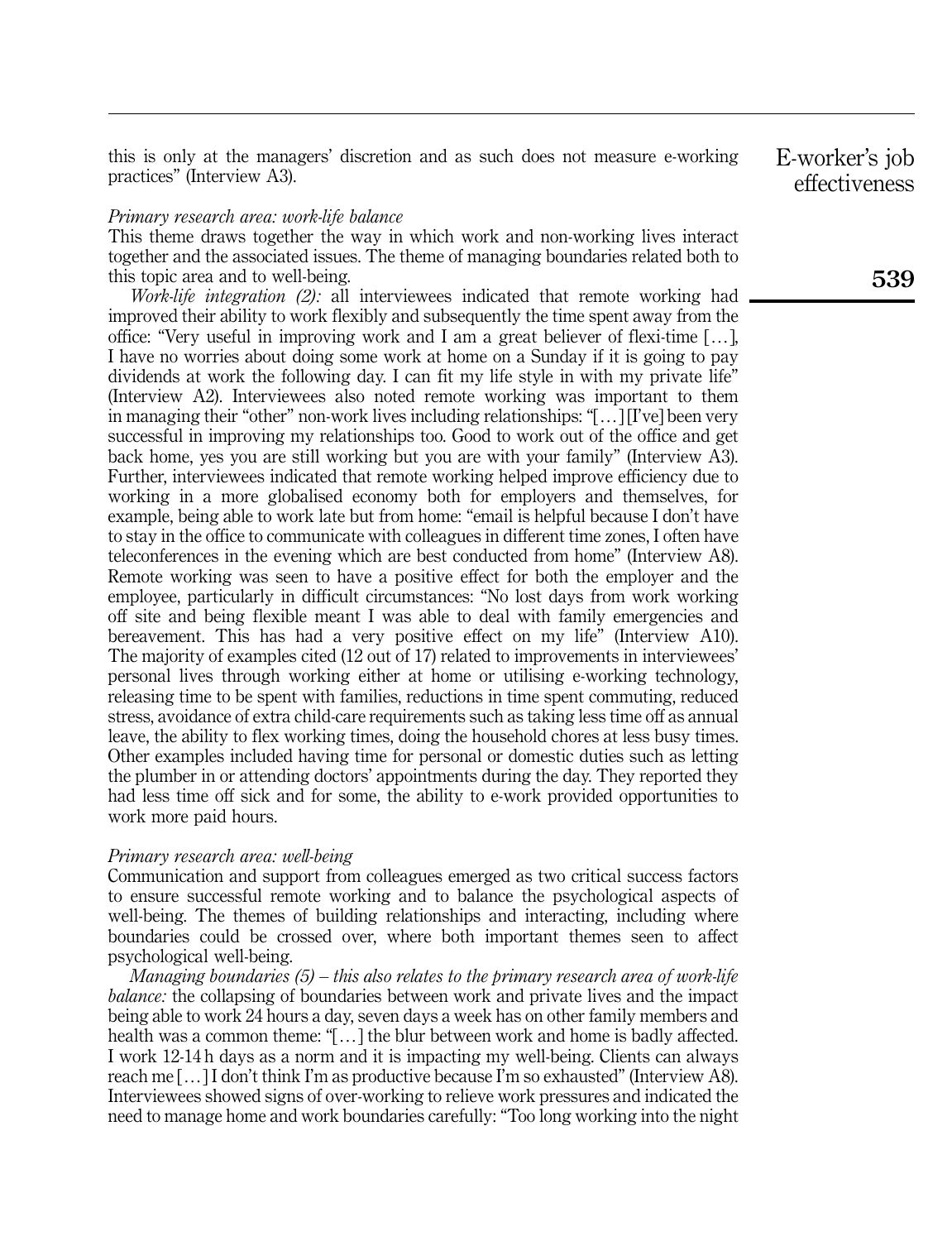albeit that can be negative against your life, this depends on whether this is enabling you to catch up on work. This then relieves stress as you have the ability to react quicker" (Interview A5). Habitual accessing of work remotely, ignoring family commitments, preferring to work instead of engage with the family, not knowing when to stop working for respite so that it damages health, including logging onto to work past normal hours and over-working are examples from the interviews of where remote working can outweigh the benefits of flexibility. "You can become addicted to it, it is there so you just start work  $[...]$ " (Interview A4). This can limit the amount of time left for non-work and respite from work activities. "I have been advised that I need to draw strict boundaries to get my life back" (Interview 8).

Social interaction (3): building relationships and maintaining communication channels both at work with colleagues and relationships outside of work emerged as a common theme for maintaining the psychological well-being of the interviewees. One interviewee indicated that they would prefer to be in the office to maintain social contact: "I'm probably a person who would enjoy coming more into the office rather than staying at home" (Interview A1). Being able to manage social interaction when away from the office and missing social cues when remote working were also raised. An alternative view is that other family members may be around to provide support: "some say they miss social company but I don't feel isolated. The husband is at home" (Interview A10).

#### **Discussion**

The findings from this study have enabled us to establish some of the psychological factors that are impacted by remote e-working. This current study has explored these factors using three related primary research areas of work-life balance, well-being and job effectiveness. Ten themes emerged from the data, associated with these areas presenting a wider range of findings than in previous studies. The themes identified offer a unique insight into how the issues affecting remote e-workers can be categorised and where similarities and differences can be seen. For example the over-arching themes relate to all three research areas and could, therefore, underpin a new scale in this area. The research offers practical insights for remote e-workers and their managers. In particular those areas that enhance and detract from effective e-working. Table II summarises these findings.

In summary, the key areas that emerged from the analysis included the need for remote workers to adapt their styles and correspondingly that managers should also consider the way in which they supervise those working remotely. This ties in with previous research (Dimitrova, 2003), whereby supervisors of remote workers have been found to successfully adapt their working practices to create a supportive environment through ensuring that communication is structured. Work-life balance improved for many of the interviewees in this study, although many also referred to the problems associated with constant access to technology, including the inability to switch off entirely from work. This is supported by previous research into the lack of time to recuperate when working remotely when boundaries are not clear (Hartig *et al.*, 2007). Dimitrova (2003) also argued that e-working comes with a "price tag" and that whilst flexibility can be increased, the workload may also increase. This was supported in the present study by one interviewee who indicated that over-work was almost an expectation by their employer.

Individual differences where found to impact on job effectiveness in the present study, with either too much or a lack of motivation, both causing problems for two

ER 35,5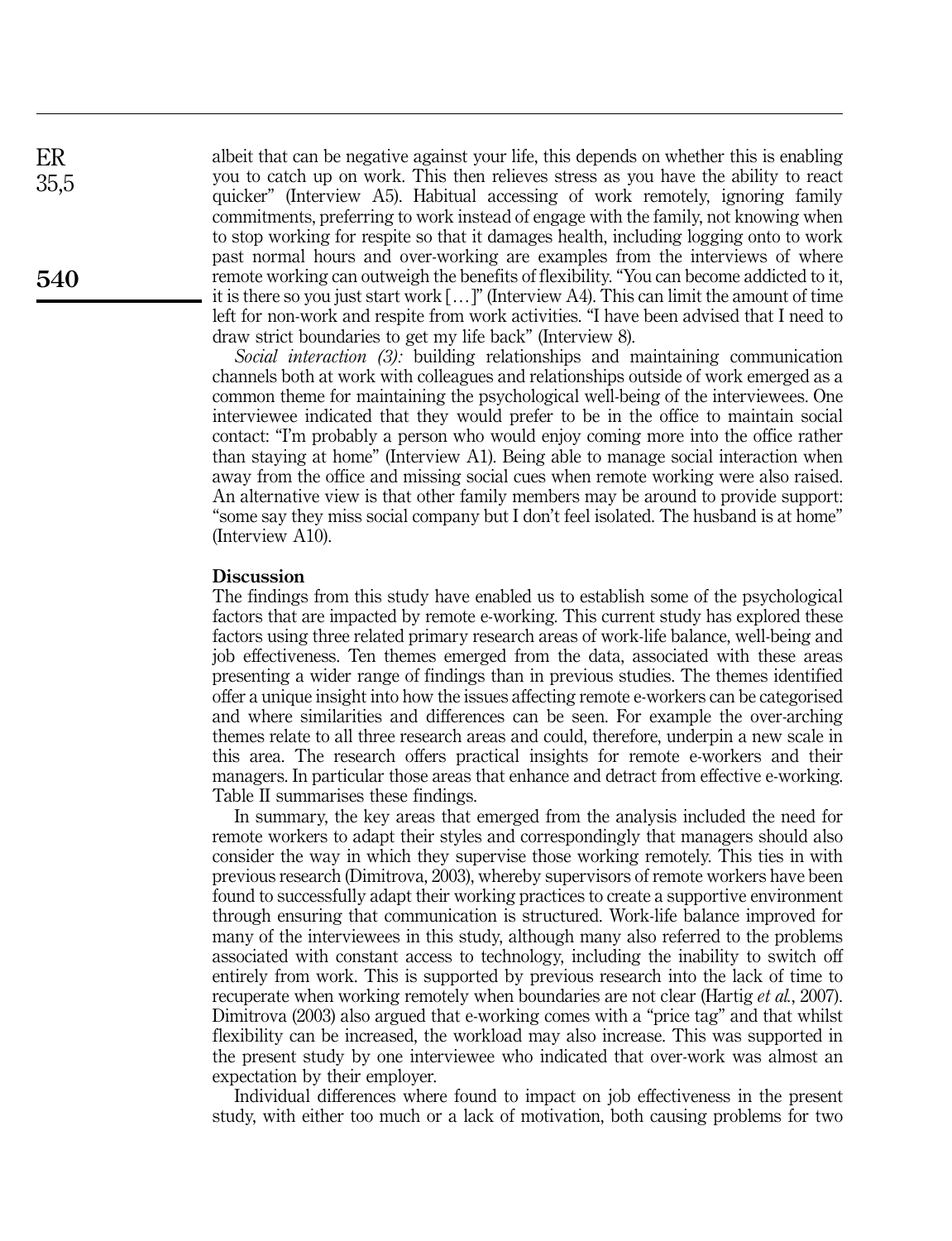| Primary research<br>areas | Enhancing                                                                                                                                                                                                                                                                                                          | Detracting                                                                                                                                                                                                                                                                                                                    | E-worker's job<br>effectiveness                                                                   |
|---------------------------|--------------------------------------------------------------------------------------------------------------------------------------------------------------------------------------------------------------------------------------------------------------------------------------------------------------------|-------------------------------------------------------------------------------------------------------------------------------------------------------------------------------------------------------------------------------------------------------------------------------------------------------------------------------|---------------------------------------------------------------------------------------------------|
| Job effectiveness         | Productivity increased<br>Allows decision making to take place.<br>at different times of day                                                                                                                                                                                                                       | Relationship building can be difficult<br>Monitoring from a distance requires<br>good communication                                                                                                                                                                                                                           |                                                                                                   |
| Work-life balance         | Increased of autonomy<br>Work and non-working lives can be<br>integrated<br>Home relationships can improve by<br>increased contact<br>Remote working and flexible hours<br>can provide the means to interact                                                                                                       | Restricted by the technology available<br>Boundaries between work and non-<br>work may blur. There may be little<br>time for respite from work<br>Temptation to stay working for longer<br>due to ease of access to work                                                                                                      |                                                                                                   |
| Well-being                | across different time zones<br>Fewer days lost through absenteeism<br>Working from home can relieve stress<br>from travel and child-care issues                                                                                                                                                                    | Social interaction may be limited to<br>family and local friends. Office<br>grapevine may be missed and<br>important information missed<br>Sitting behaviours may increase                                                                                                                                                    |                                                                                                   |
| Overarching<br>areas      | Being ones "own boss" increases a<br>sense of confidence and ability<br>Technology provides a means to<br>deliver work and liaise with colleagues<br>and customers remotely. Saving on<br>time spent travelling<br>Experienced e-workers adapted their<br>working practices to meet remote<br>working requirements | Face-to-face contact is easier for<br>building relationships<br>Those who are highly motivated may<br>over-work and become "addicted" to<br>stay switched on<br>Those who are not motivated may<br>under-work<br>Late e-mails and working culture that<br>promotes "non-stop" working can be<br>exasperated by remote working | Table II.<br>Enhancing and detracting<br>factors identified from the<br>research areas and themes |

remote workers. Recent research (Kossek *et al.*, 2012) indicates that there may be preferences for individuals when managing their boundaries between work and nonworking lives. These strategies could also be found in the present study with varying activities according to work and home requirements, although most interviewees indicated that work would take preference over non-work issues. Managers were also found to be important for e-worker effectiveness. Morgan (2004) indicates that teleworking has benefits but also challenges for organisations and these need to be addressed. Managing the psychological contract may be the most important aspect of working remotely for many, ensuring that expectations are managed on both sides.

This present study has identified a set of generalisable themes that illustrate the overlaps in the literature, as well as the differences. Analysis has also provided both the benefits to e-working but also identified some of the disadvantages. Through the analysis of the interviews, themes have emerged that can be used to support the development of dimensions for a new scale in this area. Within the themes and from an analysis of the literature scale items can be deduced that will assist in the measurement of e-working in the context of work-life balance, well-being and job effectiveness.

#### Implications for e-workers

Remote workers in the current study clearly showed they could be highly competent at managing their e-working though adaptive behaviours. Positive insights were identified into how personal relationships could be improved through remote working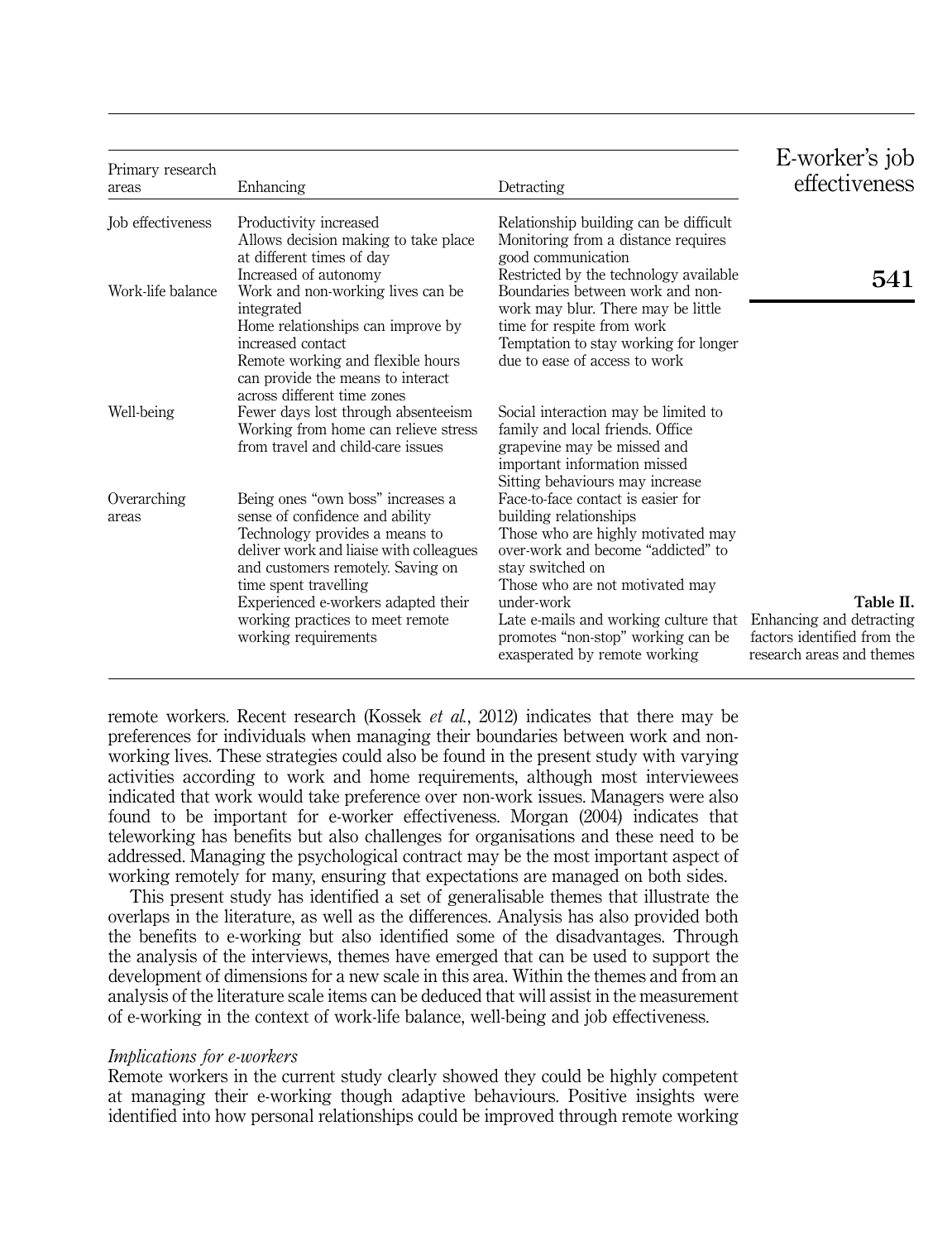and the identification of specific areas of individual differences, skills and competencies. The current study also found that over-working whilst remote working could affect health and one participant indicated it may induce burnout. Further, remote e-working was found to be important to the interviewees in managing their relationships outside of work. There is little research available on the impact of remote working on personal relationships, although some research focuses on the social isolation aspect of working at home or away on business. For example, Mann et al. (2000) looked at the psychosocial aspects of home working and found that 57 per cent of those teleworking felt some kind of social isolation. The current research found both positive and negative aspects to the social isolation experienced in remote e-working. For example, having a quiet private space to work with no interruptions was seen as an advantage. However, it also supported the study by Mann et al. (2000) which found that the negative aspects related to a lack of human and social contact. Social networking internet sites have opened up on-line access to socialising and whilst these were not considered in this research it is likely they will continue to become popular as a remote means to interact with others especially if office based socialisation diminishes through remote working. New technologies can provide greater access to visual communication can be important mechanisms to maintain contact. For example, in this current study it was reported as useful to have face-to-face access to enhance building relationships, this can now be done through smart phones which provide a camera. This could allow for the interpretation of social cues more easily.

These findings have some implications for the development of supportive practices for e-workers, which we consider next.

# Implications for managers of e-workers

This current study identified some clear implications for the management of e-workers. Building trust with the line manager was a strong theme and when this was in place many of the e-workers in this current study had a good relationship with their manager and felt they performed well in their job. Whilst this degree of autonomy was found at higher levels in the present study, building support with line managers could improve job effectiveness for all levels in the organisation. From the current study it was found that e-workers shared many similar competencies, high levels of motivation, were well organised and able to work independently. These are supported by Baruch's (2000) study which asked managers to list the key remote working competencies. However, the current study found difficulties in managing e-workers when work was has no time limits or boundaries, work commitments led to over-working and ultimately to poor well-being including stress and burnout. There are many reasons for over-working and previous literature has described these as continuing to work when sick, isolation and a lack of management support (Mann  $et$   $al$ , 2000). The implications for managers of e-workers are that whilst working through illness keeps the employee working in the short term, longer term this can lead to more severe absences from work.

Not being able to "switch off " and over-work were reported by e-workers in the current study as significant negative factors. Theories that relate to motivation and internal stressors (over-commitment) when related to external stressors (e.g. high work demands) can lead to high effort but not always high reward (Chimel, 2000). This is particularly relevant in remote working as work demands and the effort required to complete the work may not be as obvious as they would be if carried out in the office (e.g. staying late in the office) and could, therefore, be overlooked by line managers.

ER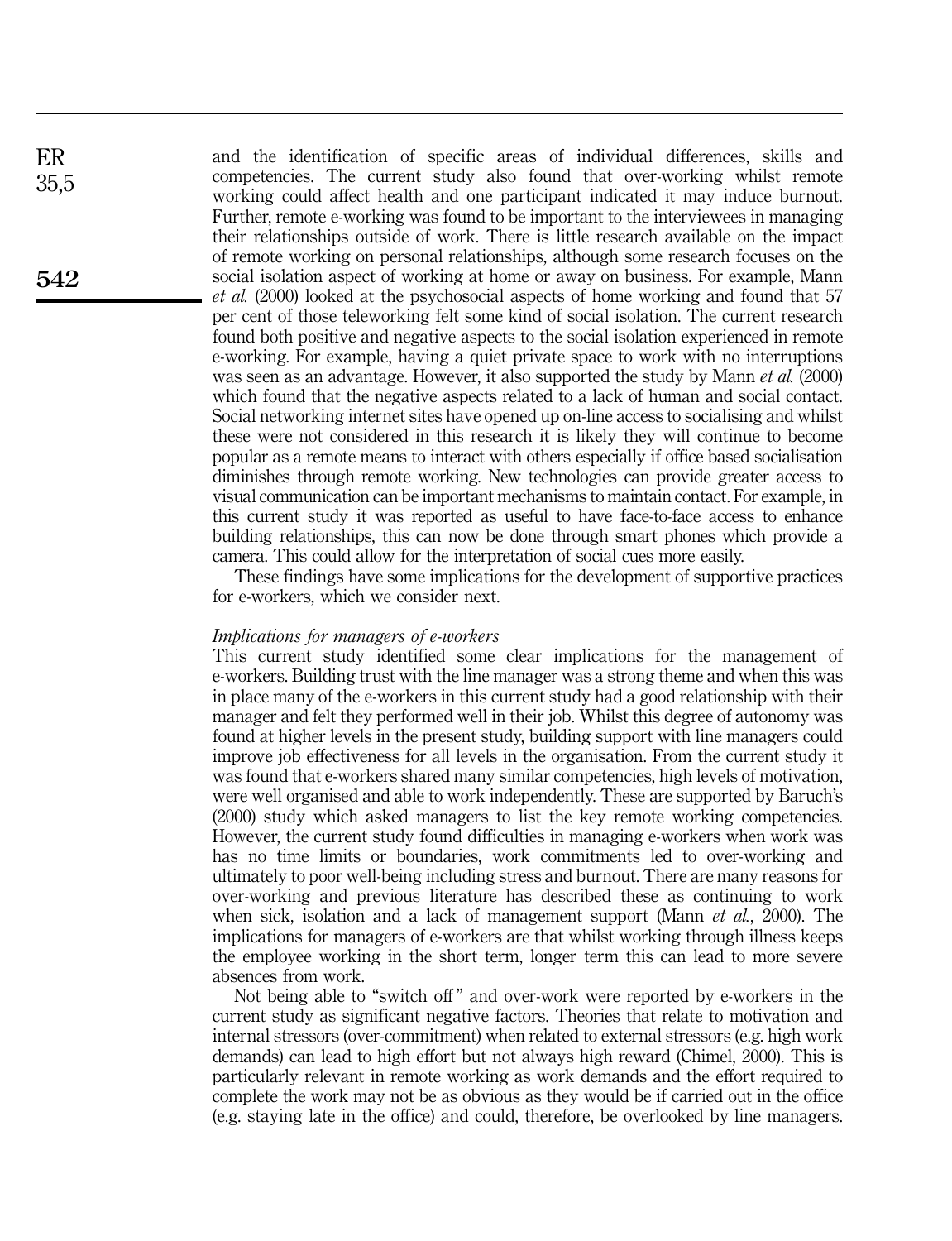Interviewees in the present study highlighted the need for self-management and communication with peers and line managers. Conversely, individuals who are not motivated by working remotely may under perform and require strong external motivators (e.g. financial rewards) to complete the work as would be expected when under closer supervision in the office.

Practical implications. A summary of the practical implications from the findings of this study are provided below:

- (1) Exemplar e-workers show adaptive behaviours and skills to manage e-working effectively, these could shared with new or less experienced eworkers to give benefit to organisations.
- (2) Over-working may be an issue for some e-workers. Employers could mediate this problem but ensuring that clear goals are and expectations for managing the workload are discussed with their supervisor.
- (3) Well-being needs to be considered by those managing e-workers, discussion of social isolation and the building of relationships may need to be mediated by some planned face-to-face contact with team members. This would also enhance trust between supervisors and co-workers.
- (4) New technologies can be utilised to increase social contact, but as in (3) above some face-to-face contact would be recommended, especially for those new or less experienced e-workers.
- (5) Managers of e-workers should consider that whilst "normal" office rules also apply to those working remotely, that communication should be enhanced for e-workers, ensuring that checks are made on workload, well-being and performance.
- (6) The psychological contract between the manager and the e-worker needs to be clearly defined to increase the benefits and reduce the negative aspects of e-working.

# Limitations of the study

The current study was limited in generalisability by the small qualitative sample. However, Gibson and Brown (2009) indicate that it is important that the sample is representative of the topic being studied. Remote e-workers for this current study self-selected by years of experience and remote working capability for their specific qualities and experiences. Interviews were in-depth providing a richness to the data collected.

# **Conclusions**

The current research was novel in that it explored the psychological and practical implications of technology and identified a set of generalisable themes that can be used to inform the study of the psychological aspects of remote e-working. The research has raised some clear implications for e-workers and their managers. E-workers should not be allowed to become "invisible workers", they may be very skilled at their job but they do still require support to be effective remote workers. It is recommended that managers communicate regularly with remote workers, not just about work matters but also psychological issues such as over-work, managing work and home boundaries and their stress levels. This current study found that trust, working practices, skills and competencies were important but so were considering the mental health issues of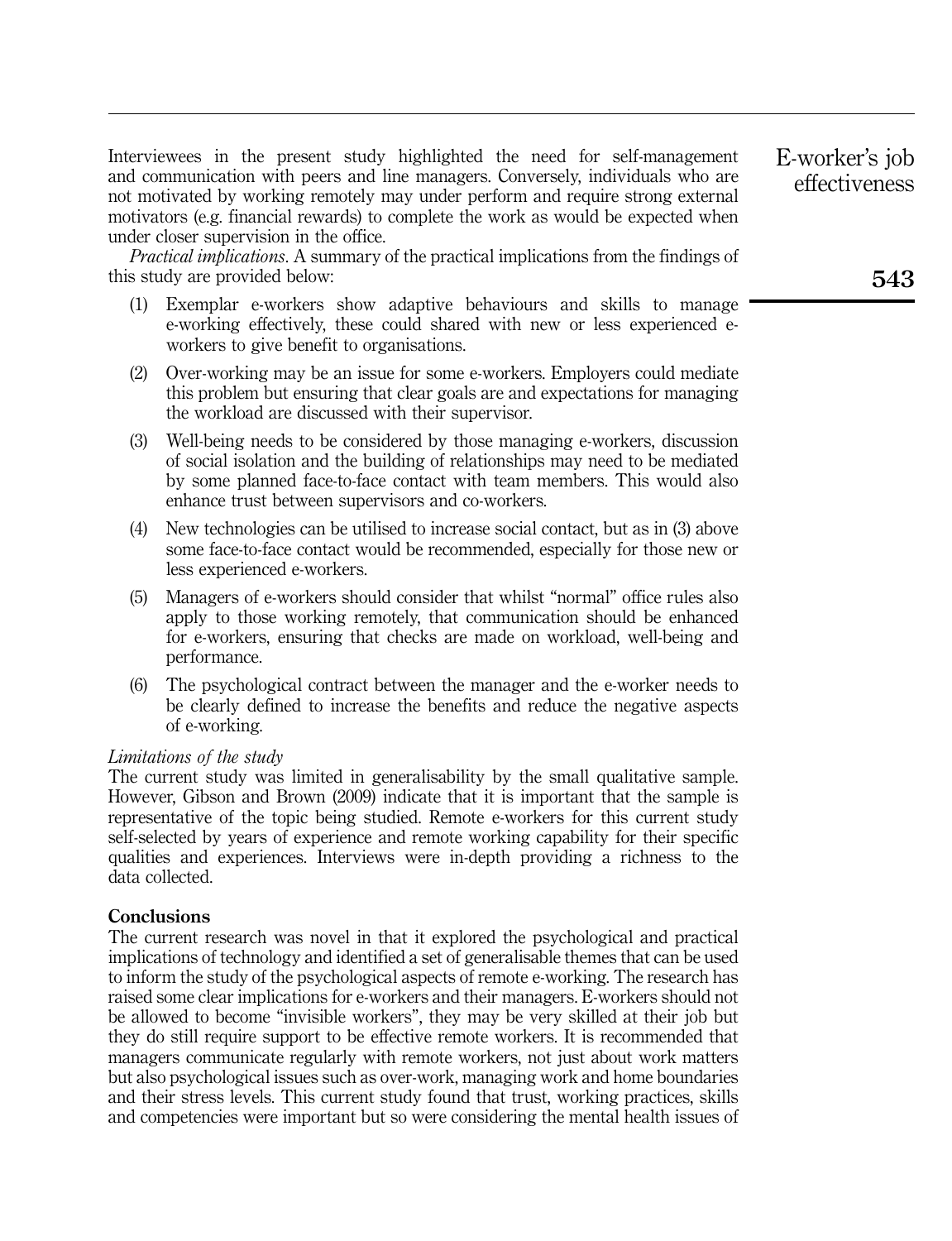e-workers. Assessing their ability to e-work and to provide training for e-workers and their managers should be considered by organisations as part of any move towards a remote workforce.

The recommended future direction for research is to utilise the identified themes to develop a means of measuring, by self-report, each of the three primary and the ten related themes. A survey method using a large sample of e-workers could be employed to test the validity and generalisability of the findings from the current study. It would be further beneficial to consider how the competencies for e-working can be further developed to support an individual's quality of work and non-working life. The impact of remote on mental health should also be further investigated in order to develop preventative and protective practices.

#### References

- Allvin, M., Aronsson, G., Hagstrom, T., Johansson, G. and Lundberg, U. (2011), Work Without Boundaries, Psychological Perspectives on the New Working Life, Wiley-Blackwell, Chichester.
- Baker, E., Avery, G.C. and Crawford, J. (2007), "Satisfaction and perceived productivity when professionals work from home", Research & Practice in Human Resource Management, Vol. 15 No. 1, pp. 37-62.
- Baruch, Y. (2000), "Teleworking: benefits and pitfalls as perceived by professionals and managers", New Technology Work and Employment, Vol. 15 No. 1, pp. 34-49.
- Braun, V. and Clarke, V. (2006), "Using thematic analysis in psychology", Qualitative Research in Psychology, Vol. 3 No. 2, pp. 77-101.
- Butler, E.S., Asaheim, C. and Williams, S. (2007), "Does telecommuting improve productivity?", Communications of the ACM, Vol. 50 No. 4, pp. 101-103.
- Chimel, N. (2000), Introduction to Work and Organisational Psychology: A European Perspective, Blackwell, Oxford.
- Clear, F. and Dickson, K. (2005), "Teleworking practice in small and medium-sized firms: management style and worker autonomy", New Technology, Work and Employment, Vol. 20 No. 3, pp. 218-232.
- Dimitrova, D. (2003), "Controlling teleworkers: supervision and flexibility revisited", New Technology, Work and Employment, Vol. 18 No. 3, pp. 181-195.
- Duxbury, L.E., Higgins, C.A. and Mills, S. (1992), "After-hours telecommuting and work-family conflict: a comparative analysis", Institute of Management Sciences, Vol. 2 No. 3, pp. 173-190.
- Gibson, W.J. and Brown, A. (2009), Working with Qualitative Data, Sage, London.
- Golden, T.D., Veiga, J.F. and Simsek, Z. (2006), "Telecommuting's differential impact on workfamily conflict: is there no place like home?", *Journal of Applied Psychology*, Vol. 91 No. 6, pp. 1340-1350.
- Hartig, T., Kylin, C. and Johansson, G. (2007), "The telework tradeoff: stress mitigation vs constrained restoration", Applied Psychology: An International Review, Vol. 56 No. 2, pp. 231-253.
- Hayman, J. (2010), "Flexible work schedules and employee well-being", New Zealand Journal of Employment Relations, Vol. 35 No. 2, pp. 76-87.
- Hilbrecht, M., Shaw, S.M., Johnson, L.C. and Andrey, J. (2008), "I'm home for the kids: contradictory implications for work-life balance of teleworking mothers", Gender, Work and Organisation, Vol. 5 No. 15, pp. 455-471.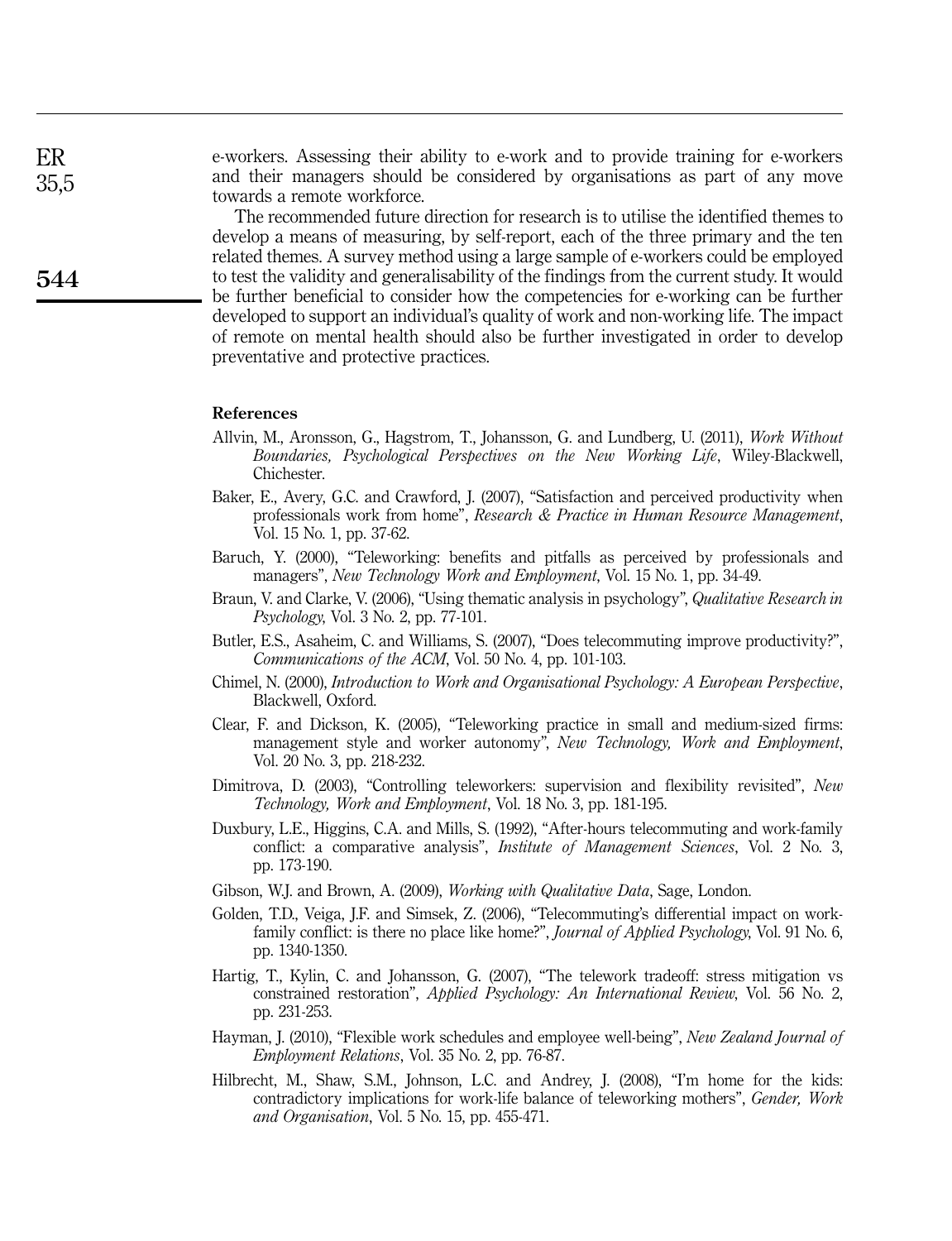Hislop, D. and Axtell, C. (2007), "The neglect of spatial mobility in contemporary studies of work: the case of telework", New Technology, Work and Employment, Vol. 22 No. 1, pp. 34-51.

Jex, S.M. (1998), Stress and Job Performance, Sage, London.

- Karasek, R.A. and Theorell, T. (1990), Healthy Work: Stress, Productivity and the Reconstruction of Working Life, Basic Books, New York, NY.
- Kossek, E.E., Lautsch, B.A. and Eaton, S.C. (2006), "Telecommuting, control, and boundary management: correlates of policy use and practice, job control, and work-family effectiveness", Journal of Vocational Behavior, Vol. 68 No. 2, pp. 347-367.
- Kossek, E.E., Ruderman, M.N., Braddy, P.W. and Hannum, K.M. (2012), "Work-nonwork boundary management profiles: a person centred approach", Journal of Vocational Behaviour, Vol. 81 No. 1, pp. 112-128.
- Kowalski, B.K. and Swanson, J.A. (2005), "Critical success factors in developing teleworking programs", Benchmarking: An international Journal, Vol. 12 No. 3, pp. 236-249.
- Lautsch, B.A., Kossek, E.E. and Eaton, S.C. (2009), "Supervisory approaches and paradoxes in managing telecommunication implementation", Human Relations, Vol. 62 No. 6, pp. 795-827.
- Lewis, S. and Cooper, C.L. (2005), Work-Life Integration, Wiley, Chichester.
- Lundberg, U. and Lindfors, P. (2002), "Psychophysiological reactions to telework in female and male white-collar workers", Journal of Occupational and Health Psychology, Vol. 7 No. 4, pp. 354-364.
- Madsen, S.R. (2011), "The benefits, challenges, and implication of teleworking: a literature review", Journal of Culture and Religion, Vol. 1 No. 1, pp. 148-158.
- Mann, S. and Holdsworth, L. (2003), "The psychological impact of teleworking: stress, emotions and health", New Technology, Work and Employment, Vol. 18 No. 3, pp. 196-211.
- Mann, S., Varey, R. and Button, W. (2000), "An exploration of the emotional impact of tele-working via computer-mediated communication", Journal of Managerial Psychology, Vol. 15 No. 7, pp. 668-690.
- Maruyama, T., Hopkinson, P.G. and James, P.W. (2009), "A multivariate analysis of work–life balance outcomes from a large-scale telework programme", New Technology, Work and Employment, Vol. 24 No. 1, pp. 76-88.
- Morgan, R.E. (2004), "Teleworking: an assessment of the benefits and challenges", *European* Business Review, Vol. 16 No. 4, pp. 344-357.
- Nilles, J.M. (2007), "Editorial: the future of e-work", *The Journal of E-Working*, Vol. 1 No. 1, pp. 1-12.
- Noonan, M.C. and Glass, J. (2012), "The hard truth about telecommuting", Monthly Labor Review, Vol. 135 No. 6, pp. 38-45.
- Sang, K.J.C., Gyi, D.E. and Haslam, C. (2010), "Musculoskeletal symptoms in pharmaceutical sales representatives", Occupational Medicine, Vol. 60 No. 2, pp. 108-114.
- Sullivan, C. (2003), "What's in a name? Definitions and conceptualisations of teleworking and homeworking", New Technology, Work & Employment, Vol. 18 No. 3, pp. 158-165.
- Sullivan, C. and Lewis, S. (2001), "Home-based telework, gender, and the synchronization of work and family: perspectives of teleworkers and their co-residents", Gender Work and Organization, Vol. 8 No. 2, pp. 123-145.
- Twentyman, J. (2010), "The flexible workforce", The Times, 21 September, pp. 1-16.
- Vernon, M. (2005), "The changing face of the workplace", Management Today, 1 September, pp. 62-67.
- Wheatley, D. (2012), "Good to be home? Time use and satisfaction levels among home-based teleworkers", New Technology, Work & Employment, Vol. 27 No. 3, pp. 224-241.